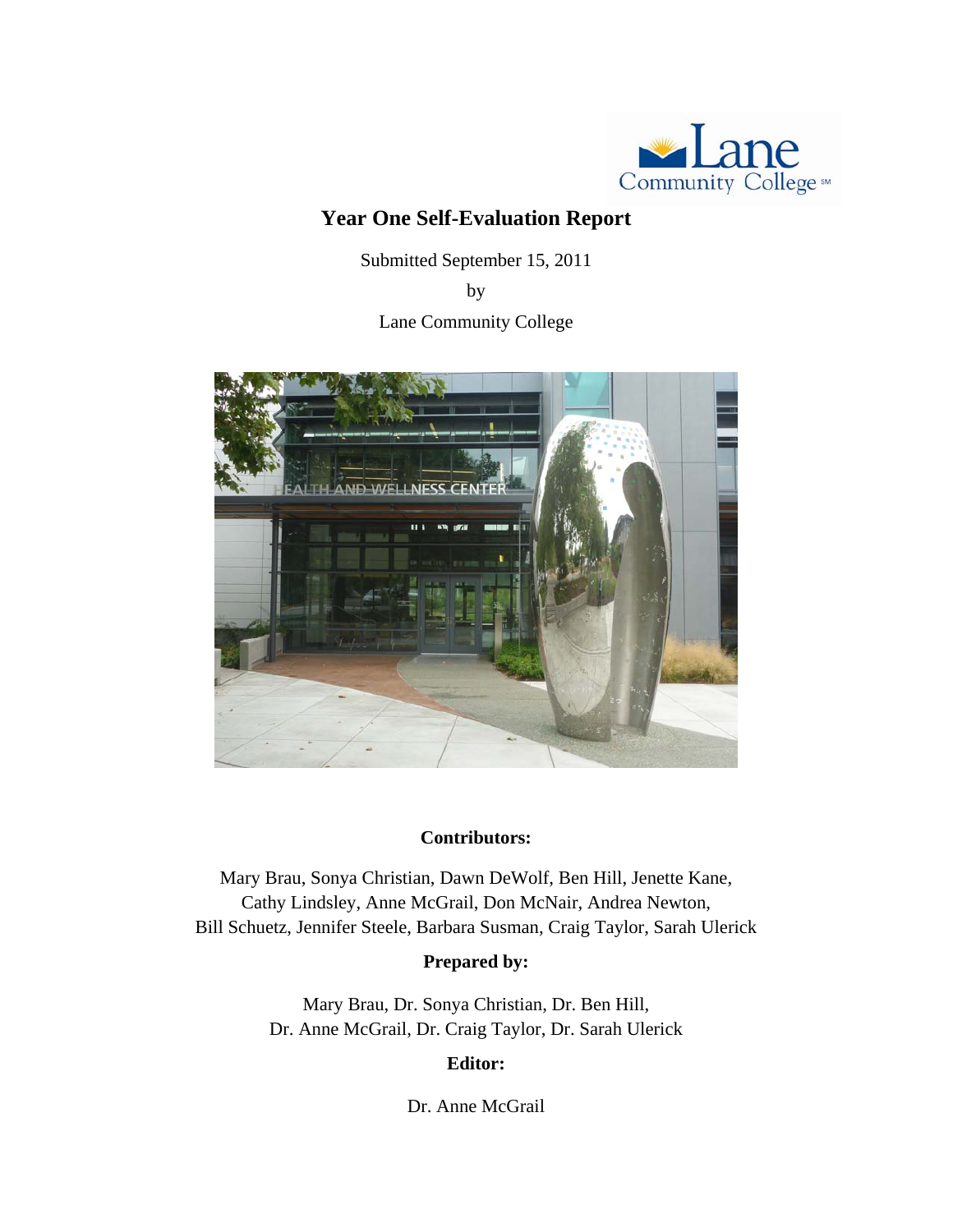## **Year One Self-Evaluation Report**

Lane Community College 4000 East 30th Avenue Eugene, Oregon 97405 (541) 463-5301

**President** Dr. Mary Spilde (541) 463-5301 [spildem@lanecc.edu](mailto:spildem@lanecc.edu)

#### **Accreditation Liaison Officer**

Dr. Sonya Christian Vice President, Academic and Student Affairs (541) 463-5306 [christians@lanecc.edu](mailto:christians@lanecc.edu)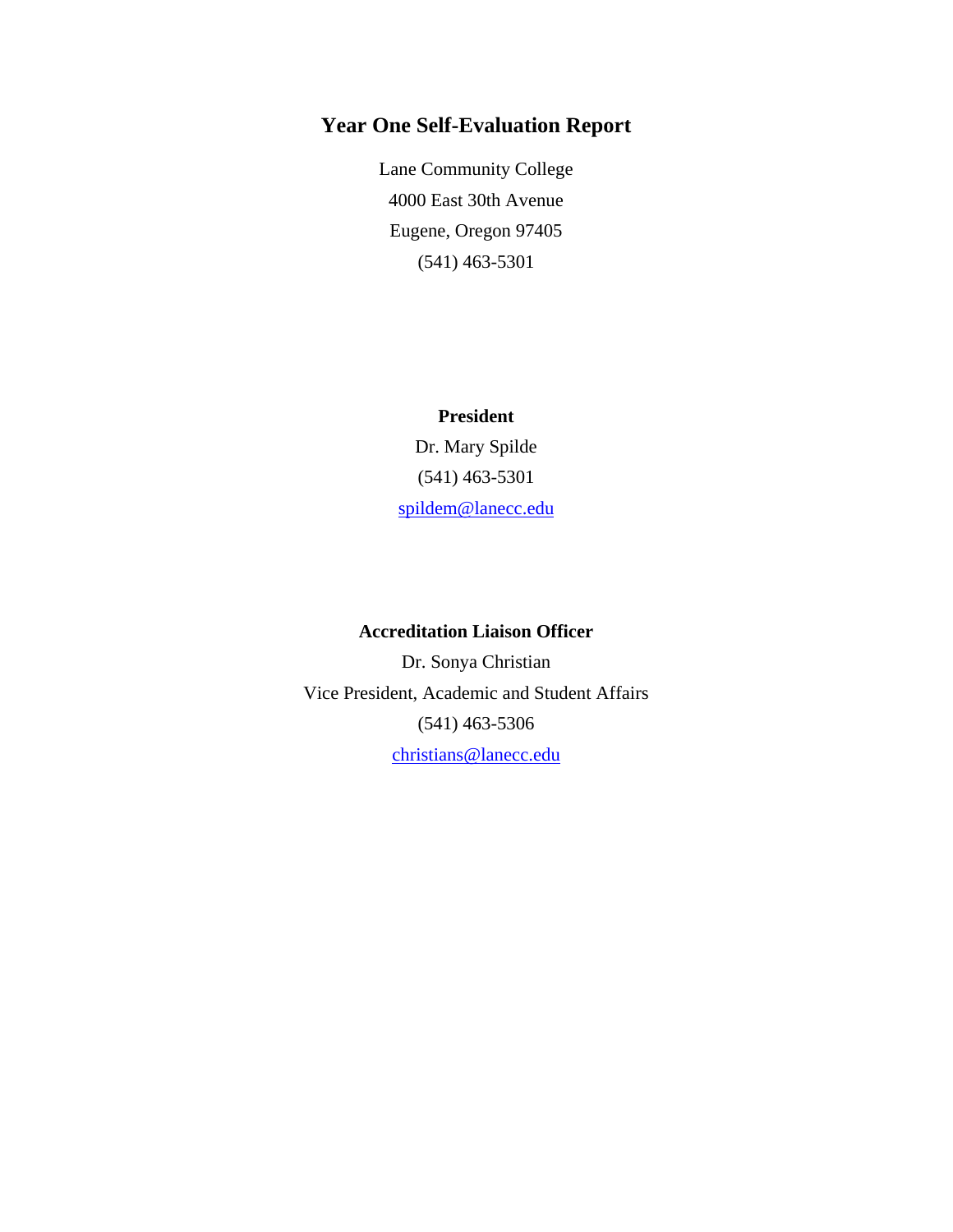# **Acronyms**

| AAC&U            | American Association of Colleges and Universities                                                                                                                                                                                                                                                                |
|------------------|------------------------------------------------------------------------------------------------------------------------------------------------------------------------------------------------------------------------------------------------------------------------------------------------------------------|
| <b>AAOT</b>      | Associate of Arts Oregon Transfer degree, a brokered statewide agreement<br>among community colleges, Oregon University System institutions, and<br>selected private institutions affording students ease of transfer for general<br>education requirements                                                      |
| AAS              | Associate of Applied Science degree                                                                                                                                                                                                                                                                              |
| <b>ABSE</b>      | <b>Adult Basic Skills Education</b>                                                                                                                                                                                                                                                                              |
| <b>AGS</b>       | Associate of General Studies degree                                                                                                                                                                                                                                                                              |
| AS               | Associate of Science degree                                                                                                                                                                                                                                                                                      |
| ASOT-Bus         | Associate of Science Oregon Transfer - Business degree, a brokered<br>statewide agreement among community colleges, Oregon University<br>System institutions, and selected private institutions affording students ease<br>of transfer for general education requirements and lower division Business<br>courses |
| <b>AWT</b>       | <b>Accreditation Work Team</b>                                                                                                                                                                                                                                                                                   |
| <b>BEST Plus</b> | Basic English Skills Test, which assesses interpersonal communication<br>using everyday language.                                                                                                                                                                                                                |
| CASAS            | Comprehensive Adult Student Assessment System, used to assess gains in<br>ABSE and ESL programs.                                                                                                                                                                                                                 |
| <b>CCSSE</b>     | Community College Survey of Student Engagement                                                                                                                                                                                                                                                                   |
| <b>CML</b>       | Center for Meeting and Learning, Building 19 at Lane                                                                                                                                                                                                                                                             |
| <b>ESL</b>       | English as a Second Language                                                                                                                                                                                                                                                                                     |
| <b>FTE</b>       | Full-Time Equivalent student, in Oregon a reimbursement formula based<br>on 510 contact hours per student per year                                                                                                                                                                                               |
| <b>GED</b>       | <b>General Educational Development test</b>                                                                                                                                                                                                                                                                      |
| <b>IRAP</b>      | <b>Institutional Research, Assessment and Planning</b>                                                                                                                                                                                                                                                           |
| <b>KLCC</b>      | Call letters for Lane's public radio station at 89. 7 FM                                                                                                                                                                                                                                                         |
| <b>LEED</b>      | Leadership in Energy and Environmental Design                                                                                                                                                                                                                                                                    |
| <b>OCCURS</b>    | Oregon Community College Unified Reporting System                                                                                                                                                                                                                                                                |
| <b>ORS</b>       | <b>Oregon Revised Statutes</b>                                                                                                                                                                                                                                                                                   |
| <b>OUS</b>       | <b>Oregon University System</b>                                                                                                                                                                                                                                                                                  |
| <b>QPC</b>       | Quality Progression and Completion, a strategic direction at Lane                                                                                                                                                                                                                                                |
| SAGA             | Success and Goal Attainment, a committee at Lane                                                                                                                                                                                                                                                                 |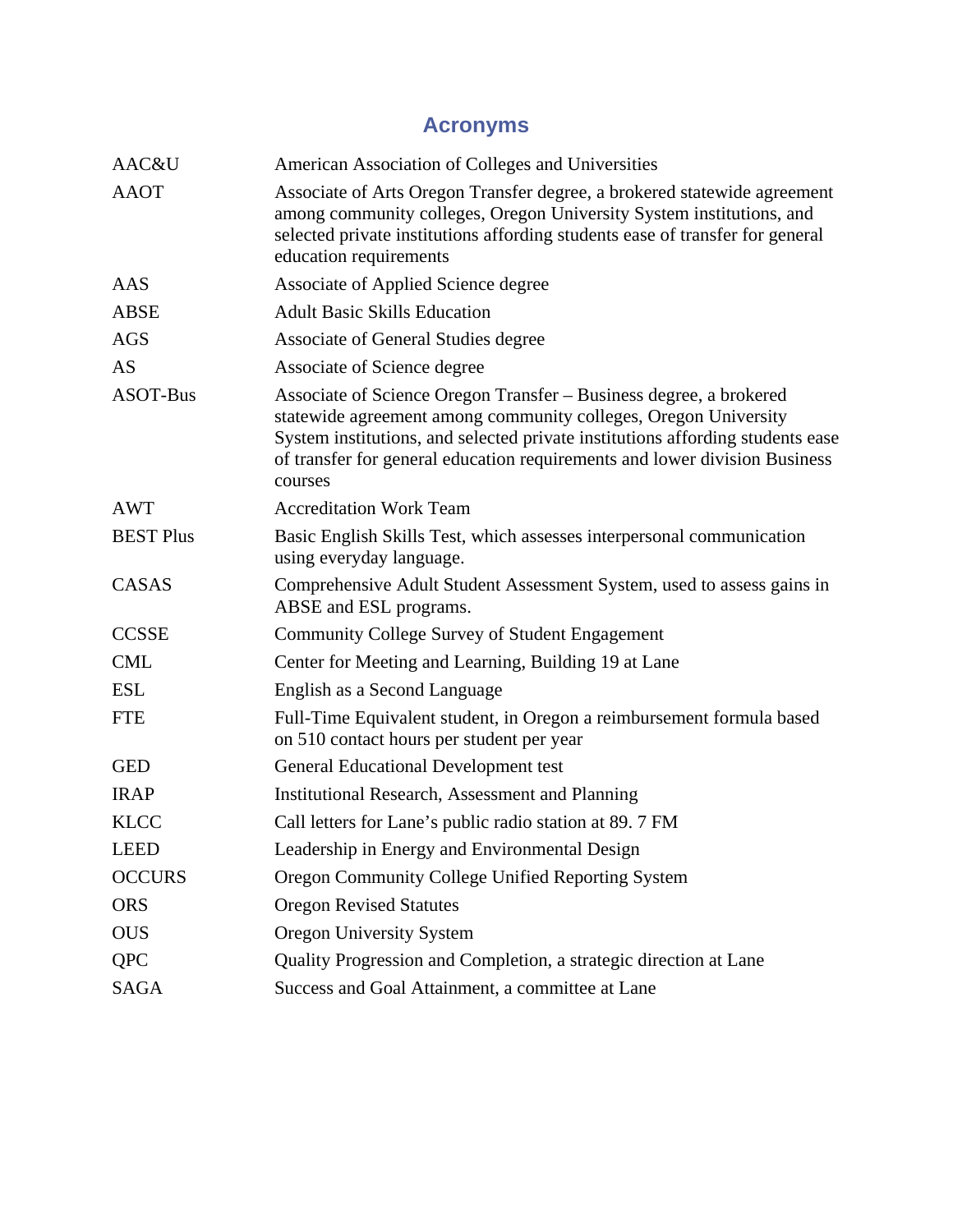# **Table of Contents**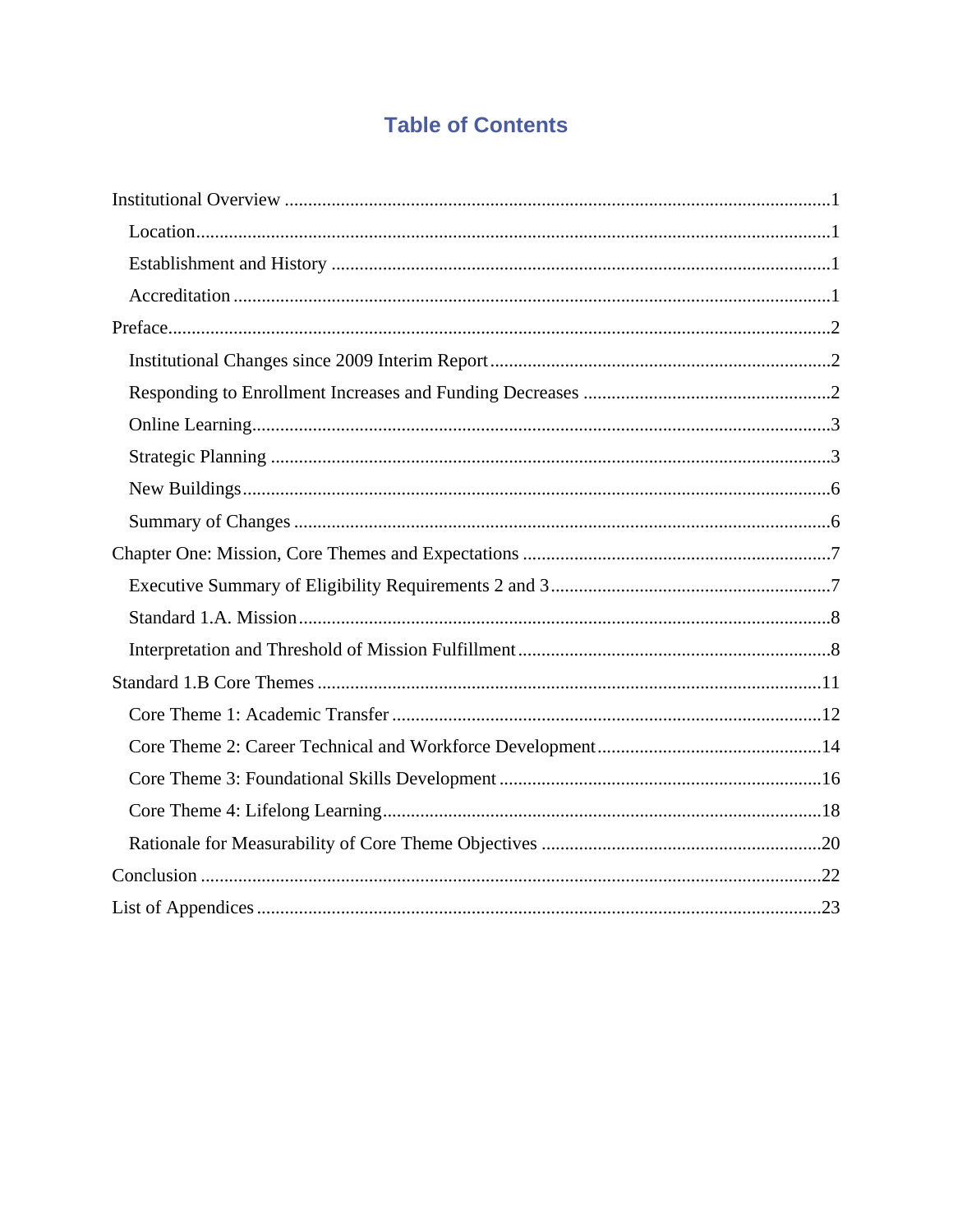## **Institutional Overview**

## <span id="page-4-0"></span>*Location*

Lane Community College's district encompasses a 5,000 square-mile area which includes most of Lane County from the Pacific Ocean to the Cascade Mountains, Monroe Elementary School District in Benton County, Harrisburg Elementary School District and Harrisburg Union High School District in Linn County, and a small area south of Cottage Grove and Florence in Douglas County. The College District includes more than 351,715 residents.

Lane's 314-acre Main Campus is located in the beautiful south hills of Eugene, Oregon, at 4000 East 30th Avenue. The college offers classes and services at a number of other locations including the Downtown Center in Eugene, Campus Centers in Cottage Grove and Florence, a Flight Technology Center at the Eugene Airport, and other outreach sites.

### *Establishment and History*

Lane continues the proud tradition of vocational education begun in 1938 by its precursor, the Eugene Vocational School. In 1964 county citizens voted overwhelmingly to establish Lane as a comprehensive community college. Today the College continues to enjoy broad support of county residents, who approved an \$83 million bond in 2008 to fund supporting infrastructure renewal projects such as improvements to classrooms, labs and infrastructure on main campus, in downtown Eugene, at Eugene airport, and in Florence. Many of these facilities had not been updated for more than 40 years (see the [Lane Bond website](http://www.lanecc.edu/bond2008/news.html) for more information).

#### *Accreditation*

The Northwest Association of Schools and Colleges first accredited Lane in 1968, and Lane has maintained its accredited status since that time. The Northwest Commission on Colleges and Universities last conducted a comprehensive evaluation of Lane in 2004. That evaluation resulted in two recommendations, one concerning the role of assessment in improvement and innovation and the other involving part-time instructor evaluation. The Commission requested a 2007 Focused Interim Report addressing the recommendation on assessment and program improvement, and Lane hosted evaluator Dr. Gary Wixom in April 2007. That evaluation commended the College for aggressively responding to ensure that outcomes assessment "was consistently applied across campus," and for successfully implementing a "cultural shift" across campus regarding assessment processes. The College has continued its focus on assessment of learning in curricular and co-curricular activities. In the 2009 Interim Evaluation Report, prepared by Dr. Kevin Dugan of Truckee Meadows Community College and Dr. Mark Palek of Spokane Falls Community College, the college received no recommendations and was commended for its stewardship of the college's resources.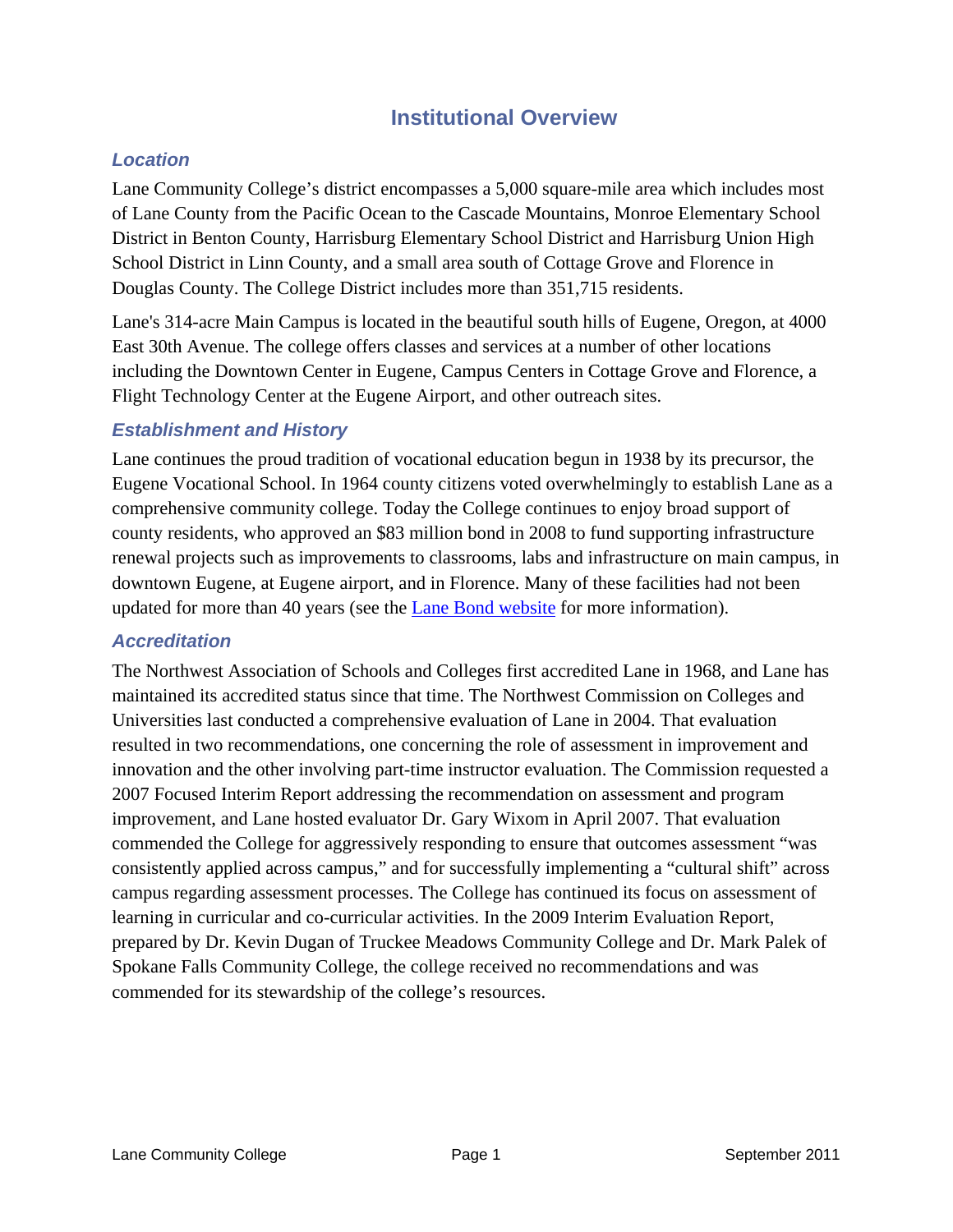## **Preface**

## <span id="page-5-0"></span>*Institutional Changes since 2009 Interim Report*

In the past few years, several major trends in public higher education have transformed Lane's educational landscape:

- The "Great Recession" has hit Oregon hard, resulting in layoffs and declining state funds for community colleges.
- Enrollment at Lane has surged as laid-off workers take advantage of the time to develop their skills, finish a degree or return for retraining.
- In the period from 2005-06 through 2009-10, the number of Lane students receiving financial aid increased by 80 %, from 5,935 to 10,682; the amount disbursed increased by 157%, from \$35.7 million to \$91.7 million.
- The demand for online learning has grown simultaneously with interactive web technologies that decentralize information, blend media, and connect users.
- National conversations and initiatives aimed at supporting student success and increasing student completion rates have taken root at Lane: multiple major student success initiatives at the college are converging to improve students' learning and rates of degree completion.

| <b>Enrollment Increases since 2005-06 by Student Category</b> |       |                                                       |
|---------------------------------------------------------------|-------|-------------------------------------------------------|
| Category                                                      |       | FTE in 2010-11 $\mid$ % Increase in FTE since 2005-06 |
| <b>Transfer</b>                                               | 8,186 | 58%                                                   |
| <b>Career-Technical</b>                                       | 4,377 | 33%                                                   |
| <b>Developmental Education</b>                                | 2,298 | 54%                                                   |
| <b>Community Education</b>                                    | 557   | $-28%$                                                |

## *Responding to Enrollment Increases and Funding Decreases*

 **Table 1. Enrollment Increases Since 2005-06 by Student Category.** 

As at many community colleges, enrollment increases at Lane and state funding decreases have characterized life at the college for the past several years. (See Table 1 and Appendix 1: Enrollment Changes 2005-06 to 2010-11.) Between 2005-06 and 2009-10, funding went down as enrollment rose 39%. Enrollment surges and funding decreases in the last decade have resulted in tuition increases such that 43% of general fund resources now come from student tuition and fees, up from 20% just a decade ago. This reflects a national trend placing the burden of public higher education on individuals.

The campus community has responded to increased demand for classes with commitment and ingenuity. For example, addressing the need to offer more sections with limited space, faculty and deans have planned courses in the afternoons, or maximized space using hybrid learning environments that meet on campus less often. Lane has used the Downtown Campus for more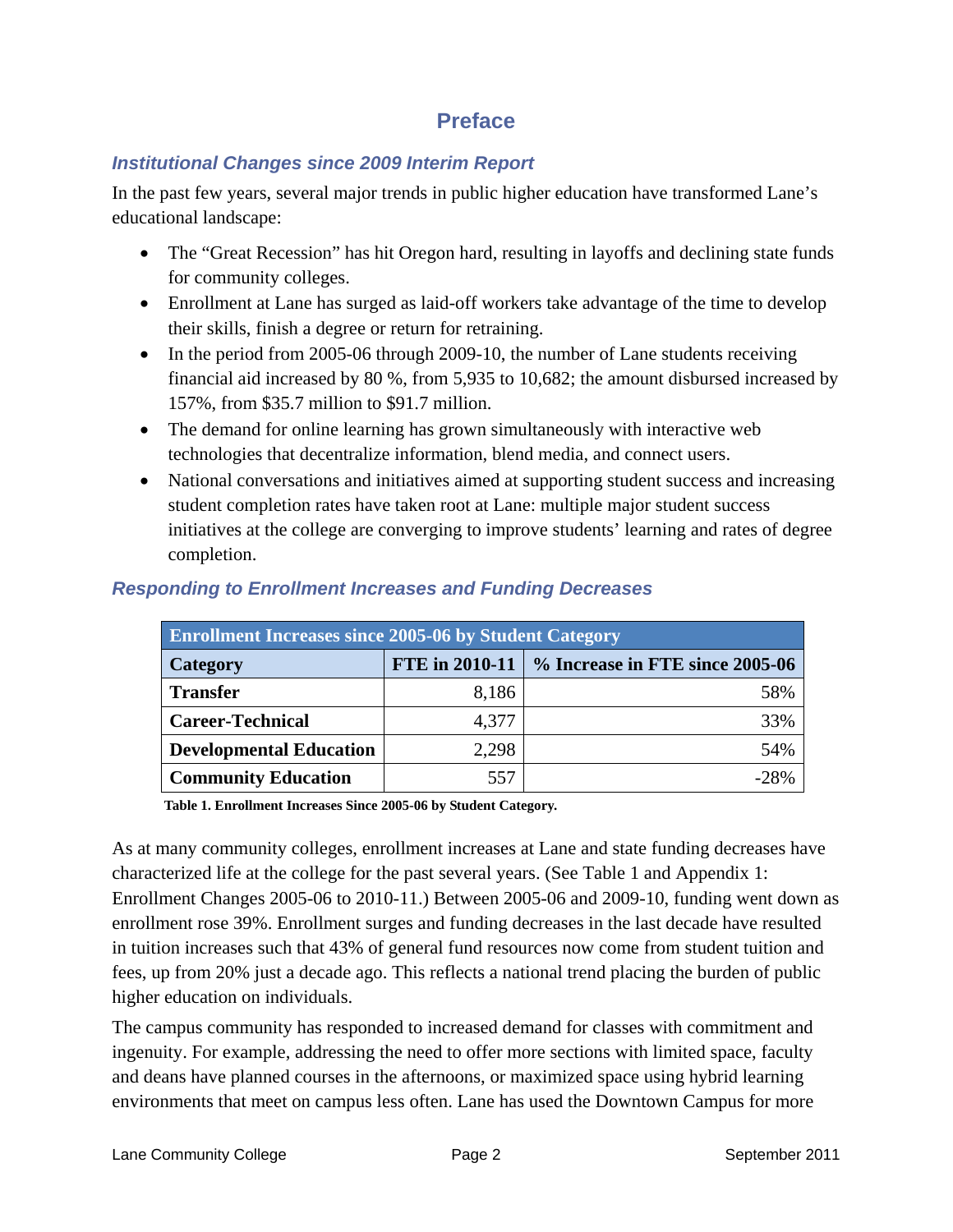<span id="page-6-0"></span>sections and hired more part-time faculty to teach core courses. Student Affairs has responded to the increased demand for advising by redesigning services with group advising sessions and more web-based information to accommodate the increasing numbers of new and first-time students at the college. Even Lane's Food Services has responded by providing food carts at outreach sites on main campus and extended hours.

Dedication to students is a hallmark of Lane's culture, and the campus has stretched itself to accommodate the simultaneous increased capacity demands and decreased staffing and resources. But over time the unrelenting economic challenges have taken their toll on faculty and staff. Since Lane expects enrollments to continue to be high and the economy to be slow in recovering, the college needs to develop ways to maintain quality in a sustainable way.

## *Online Learning*

In the past decade, Lane has embraced the pedagogical promise of online teaching and learning by focusing policy and committing resources to technology-enriched,  $21<sup>st</sup>$  century online education. Students have responded to the quality and diversity of online offerings: Enrollments in Lane's online classes have increased almost fourfold since 2005-06 (from 2,887 to 11,433), and Web-enhanced or "hybrid" courses have increased twenty-fold since 2006-07, from 114 to 2,732 classes. Even in the current environment of constrained resources, student support for a Technology Fee has allowed Lane to offer high-quality, relevant instruction that keeps pace with technological innovation.

Major intentional investments in organizational, physical and instructional infrastructure have supported this revolution in online offerings. For example, in 2008 the college aligned Instructional Technology with Computer/Information Systems by appointing a Chief Information Officer who reports to the Vice President for Instruction and Student Services rather than to the Vice President for Operations, as had been the case in the previous structure. This move helps ensure oversight and integration of instructional and technical aspects of Lane online learning and Web environments. Improvements to the physical infrastructure supporting online learning include a major remodel of the Computer Information Technology and Academic Technology labs for students and faculty. And to ensure instructional quality, Lane now provides faculty with an array of online and face-to-face courses taught by Academic Technology Specialists to support faculty development at the beginning, intermediate and advanced levels of online teaching and learning.

Lane has submitted its Prospectus for Substantive Change to the Commission in support of ongoing accreditation as it offers online classes and degrees.

## *Strategic Planning*

Lane began this Year One Report on the heels of completing its [updated strategic plan](http://www.lanecc.edu/research/planning/documents/StrategicDirectionsDraft15_2.pdf) for 2010- 2014, which was approved by its Board of Education in Spring 2010. The plan includes updated strategic directions that have context and goals, [implementation plans and assessments.](http://www.lanecc.edu/research/planning/StrategicDirections.htm) In July 2010, Lane's Board of Education approved a revised mission statement.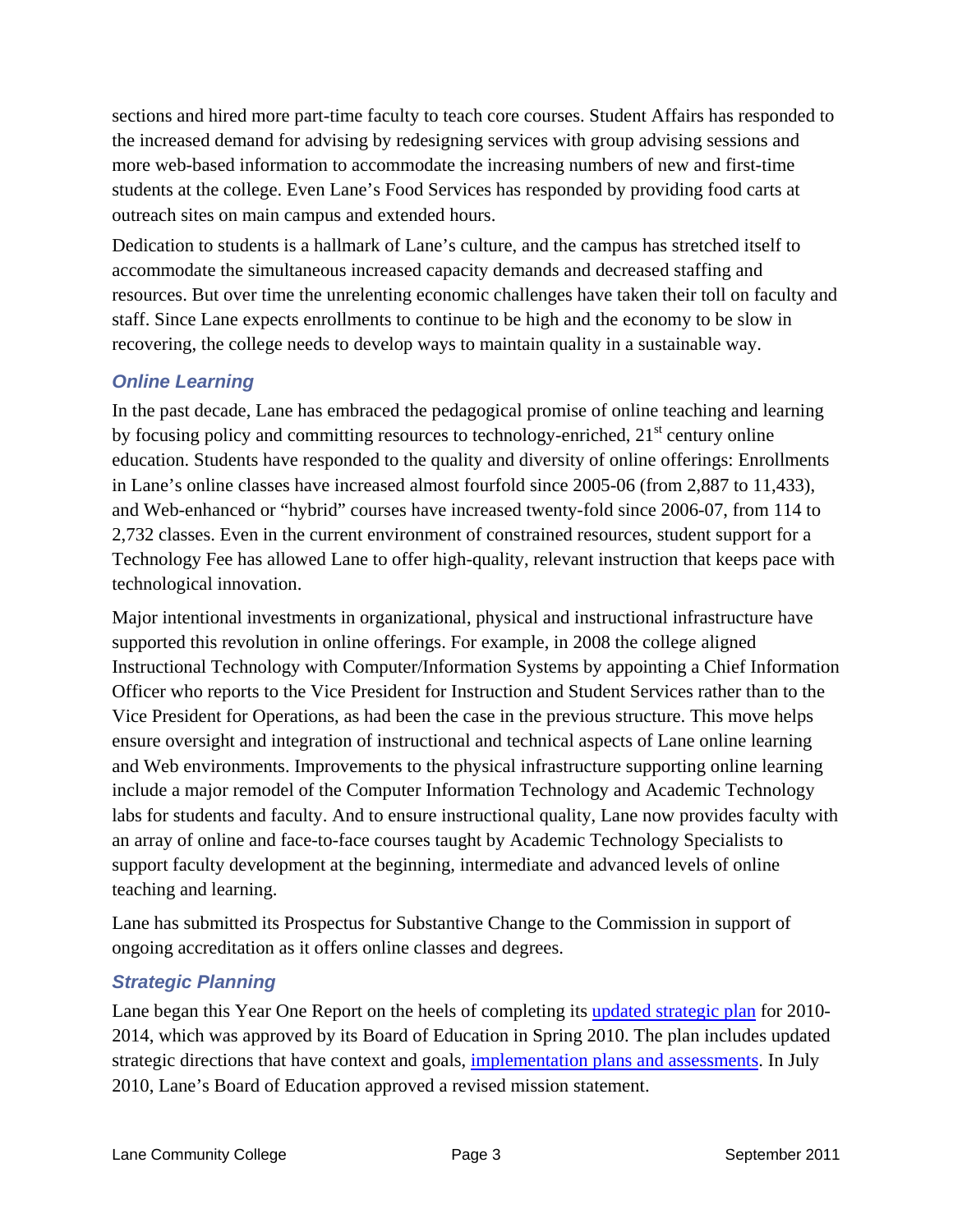The new strategic plan documents the convergence of several key priorities for the college, providing a framework for Lane to continue fulfilling its mission in coming years. The college has responded to national conversations about community college reform by aligning its strategic plan with goals to improve student preparation, progression and completion; to provide a liberal education approach for learning, including improved digital fluency and critical thinking across disciplines; and to build a diverse, inclusive, safe and sustainable learning and working environment for all who work and learn at the college.

The college now explicitly names "student success" as well as learning in its mission statement, an emphasis felt across campus in program development, assessments, policy improvements and professional development activities. As related in [1.B. Core Themes,](#page-14-0) Lane has intentionally focused on student success as the overarching objective that ties its work together across student populations—academic transfer, career technical, developmental and non-credit lifelong learners.

A major change in the past five years has been the way in which the college lives its strategic plan in the daily work of staff. Previously, the strategic plan and its strategic directions provided general direction, but were not always understood equally by the campus community and not always explicitly aligned with college operations at the local level. Increasingly in recent years, however, Lane's strategic plan and strategic directions guide project development, resource allocation and action at each local level (e.g., departmental unit planning, grant writing, [Assessment Team](http://www.lanecc.edu/assessment/) work, and College Council decision making). A new network has emerged with staff engaged in related projects and initiatives directly supporting strategic plan goals, which has resulted in better communication and deliberate cross-pollination of ideas. This more connected and cohesive operational structure has allowed members to see how their work fits into the larger whole and has had a positive impact on efficiency and effectiveness, including fewer redundancies and more focus.

In the past half-decade, the college has matured in its understanding of the complexities of student success for a community college population with compelling and diverse—even conflicting—needs. Lane has shifted from a *laissez faire* model, in which students are free to explore but also free to fail, to a "right to succeed" model in which processes, programs and policies are intentionally designed to optimize students' successful progress and completion. In the late nineties, Lane became a "learning college;" in the past five years Lane has become a "student learning and success college." Administrators, faculty and staff have worked to overcome a "silo" mentality that keeps academic and student affairs separate, and the college is intentionally designing courses and programs with an eye to making the path to success visible to students and to helping them become responsible for their own learning in the process.

The Accreditation Work Team (AWT) has developed Lane's core themes within this student learning and success framework. In 2010-11 the AWT hosted two major work sessions to develop consensus on core themes—one with College Council and one with Academic and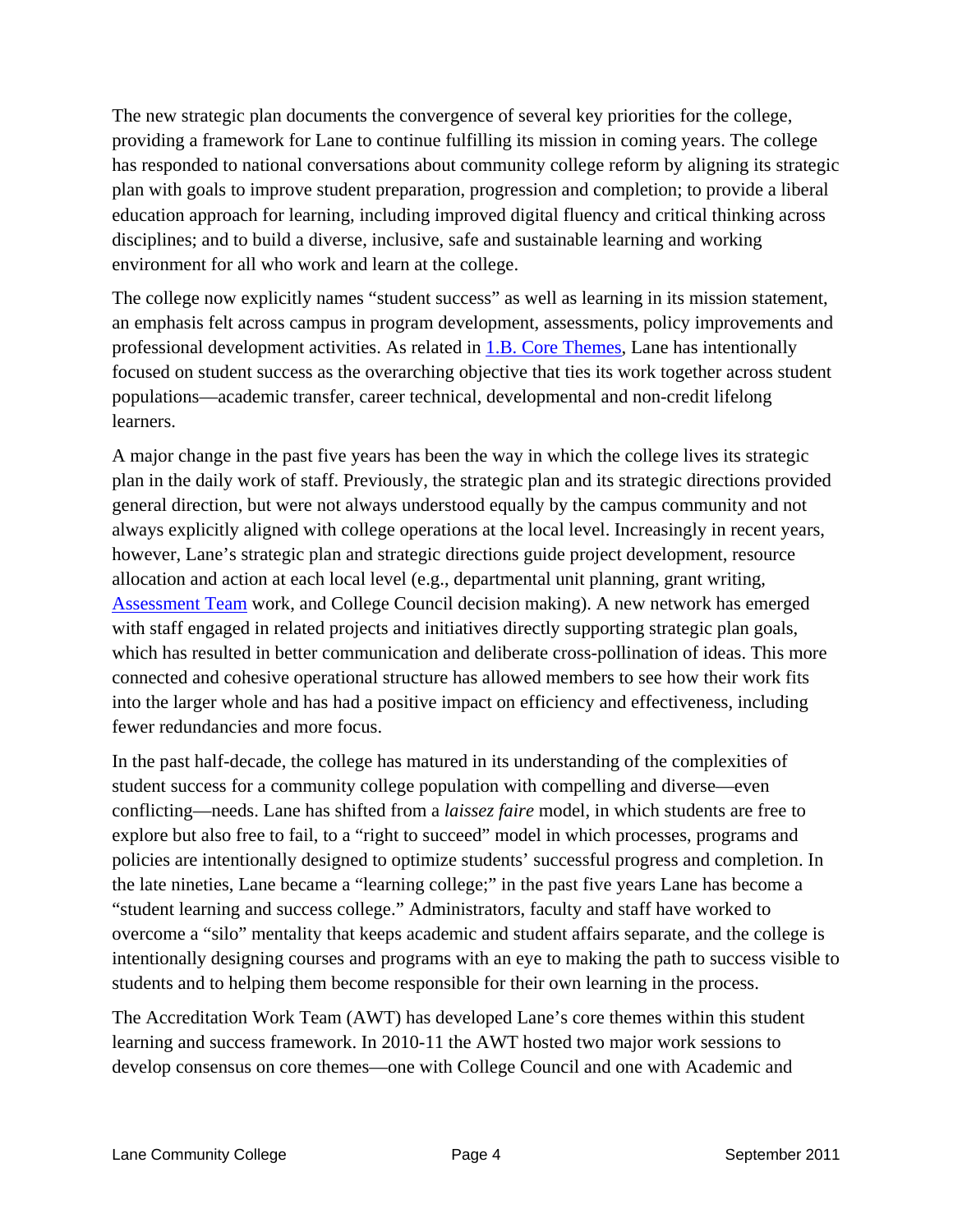Student Affairs deans and directors. Several successive drafts emerging from those meetings resulted in the final structure and logic of Lane's core themes.

Synergies among several campus groups have enabled more effective implementation of several campus initiatives aimed at improving student goal achievement. The Success and Goal Attainment ([SAGA\)](http://www.lanecc.edu/saga/whatis.html) committee has continued its focus on removing barriers and working strategically across campus to improve student success. Lane's Assessment Team continues to keep the focus of student learning outcomes at the heart of all conversations. In addition, important institutional initiatives supported by external agencies have also converged to support student success and learning. For example, in 2008-09, Lane received a five-year Department of Education Title III *[Strengthening Institutions](http://www2.ed.gov/programs/iduestitle3a/index.html)* grant. Entitled "Engaging Students," Lane's Title III project has goals of increasing student progress and degree completion by improving processes, policies, pedagogies, and advising practices. Work begun on the Title III project laid the foundation for Lane's selection in Spring 2010 as one of twelve leadership schools in the [AAC&U Roadmaps Project,](http://www.aacu.org/roadmap/index.cfm) which is explicitly geared to supporting student success. As the college has developed capacity through multiple projects related to these initiatives, it has matured to a point where, in Spring 2011, Lane joined the national [Achieving the Dream](http://www.achievingthedream.org/) project, aimed at helping the college harness its data to identify problems, set priorities, and measure progress toward increasing student success. Lane's participation in [Foundations of Excellence](http://www.fyfoundations.org/) reflects the college's serious commitment to quality educational programming that enhances student progression and completion.

A critical mass among staff of expertise and common commitment is emerging from several other projects on campus whose focus is student success. In 2010-11, more than forty representatives from across campus employee groups and responsibility areas joined a [Student](http://www.lanecc.edu/studentsuccess/immersion.html)  [Success Study Group](http://www.lanecc.edu/studentsuccess/immersion.html) comprised of a twelve-hour immersion series and three [conferences](http://www.lanecc.edu/studentsuccess/conferences.html) to share information and progress across areas on this topic. Lane's [Pathways Project](http://www.lanecc.edu/pathways/) aims to facilitate student transition from high school to community college, from pre-college courses to credit postsecondary programs, and from community college to university or employment. Several other projects on campus explicitly aim to improve outcomes related to student goal achievement. This collaborative work can be felt in the emphasis on student success in Lane's core theme objectives, outcomes and indicators of achievement. (See Appendix 2: Student Success Strategy Map QPC.)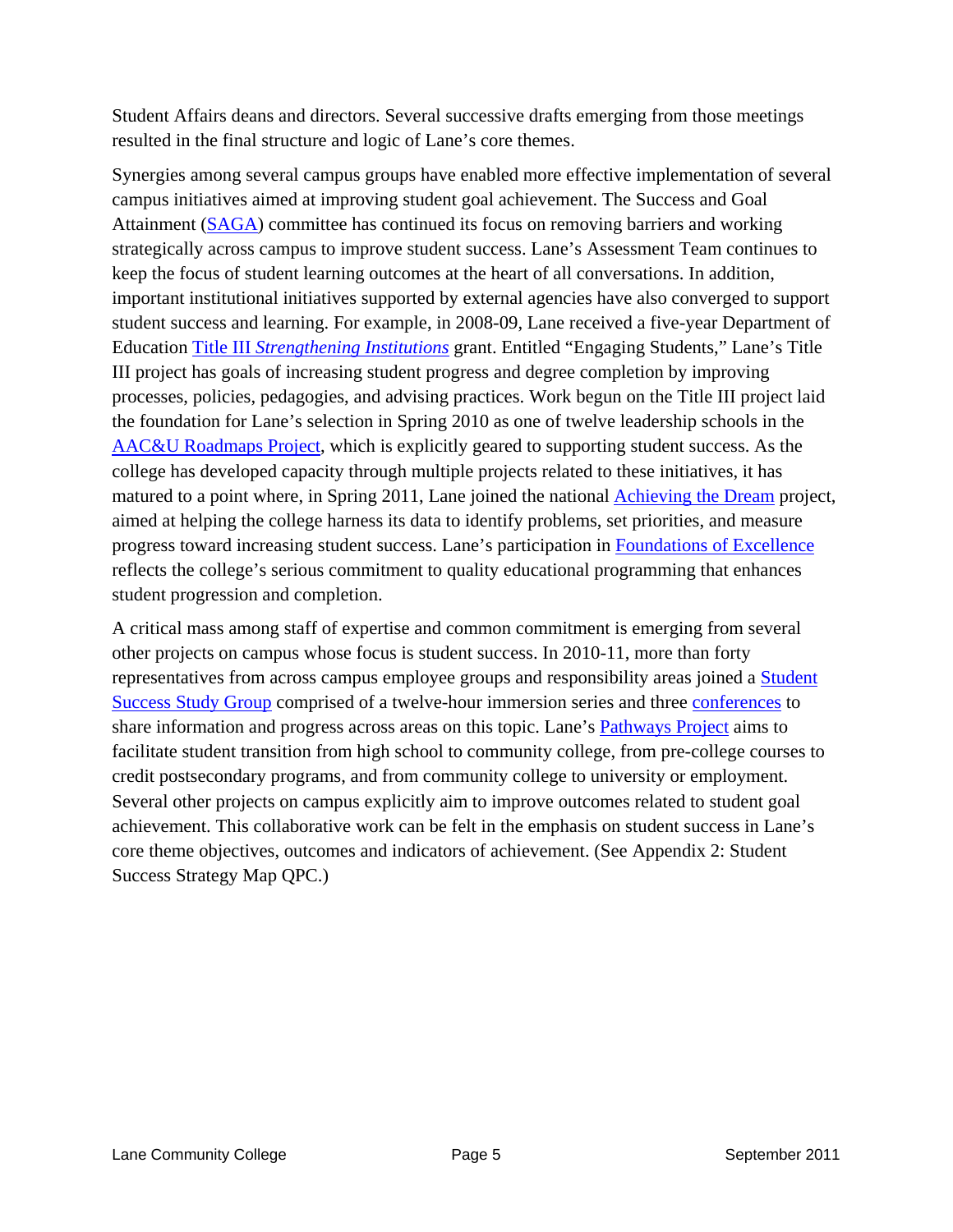#### <span id="page-9-0"></span>*New Buildings*

Intentional planning and college-wide engagement have also characterized the development of the college's physical plant, which includes two new buildings on the Main Campus, construction of a new Downtown Center, and a [Master Plan](http://www.lanecc.edu/campuslrplanning/) vision for the future. Each of these embodies Lane's core values of learning, diversity and fiscal and environmental sustainability. The two new buildings' architecture reflects their purpose and has brought a new vitality to the college's "front



**Longhouse, opened Fall 2010**.

door": the [Health and Wellness Building](http://www.lanecc.edu/healthwellness/projectstatus.html) completes its first full year of operation in September 2011; as Lane's first Leadership in Energy and Environmental Design (LEED) certified building, it embodies Lane's core value of sustainability, saving energy by using passive ventilation strategies and natural lighting. [The Longhouse](http://www.lanecc.edu/nasa/longhouse/), dedicated on December 3, 2010, embodies Lane's core value of diversity, providing a home for Native American communities and a venue for curricular and co-curricular activities, including one of the largest annual Pow Wows in the Northwest.



**Artist's rendering of planned Downtown Campus.** 

Groundbreaking for a new Downtown Campus occurred on March 10, 2011. The new [Downtown Campus Building](http://www.lanecc.edu/dc/index.html) will feature an 87,000-square-foot student housing complex, and 90,000 square-feet of classroom space. The building will also be LEED-certified. In 2010- 11, the college embarked on long-range planning for the campus, resulting in a college Master Plan Vision.

## *Summary of Changes*

Lane continues to adapt to changes influenced by external forces such as the recession, the community's needs for increased training opportunities, especially for displaced workers, and the challenge of maintaining quality in its increased online learning offerings. In very demanding times, Lane has also shaped its destiny by participating in multiple initiatives that support and improve student success, ensuring the vitality and value of the college in the coming decades.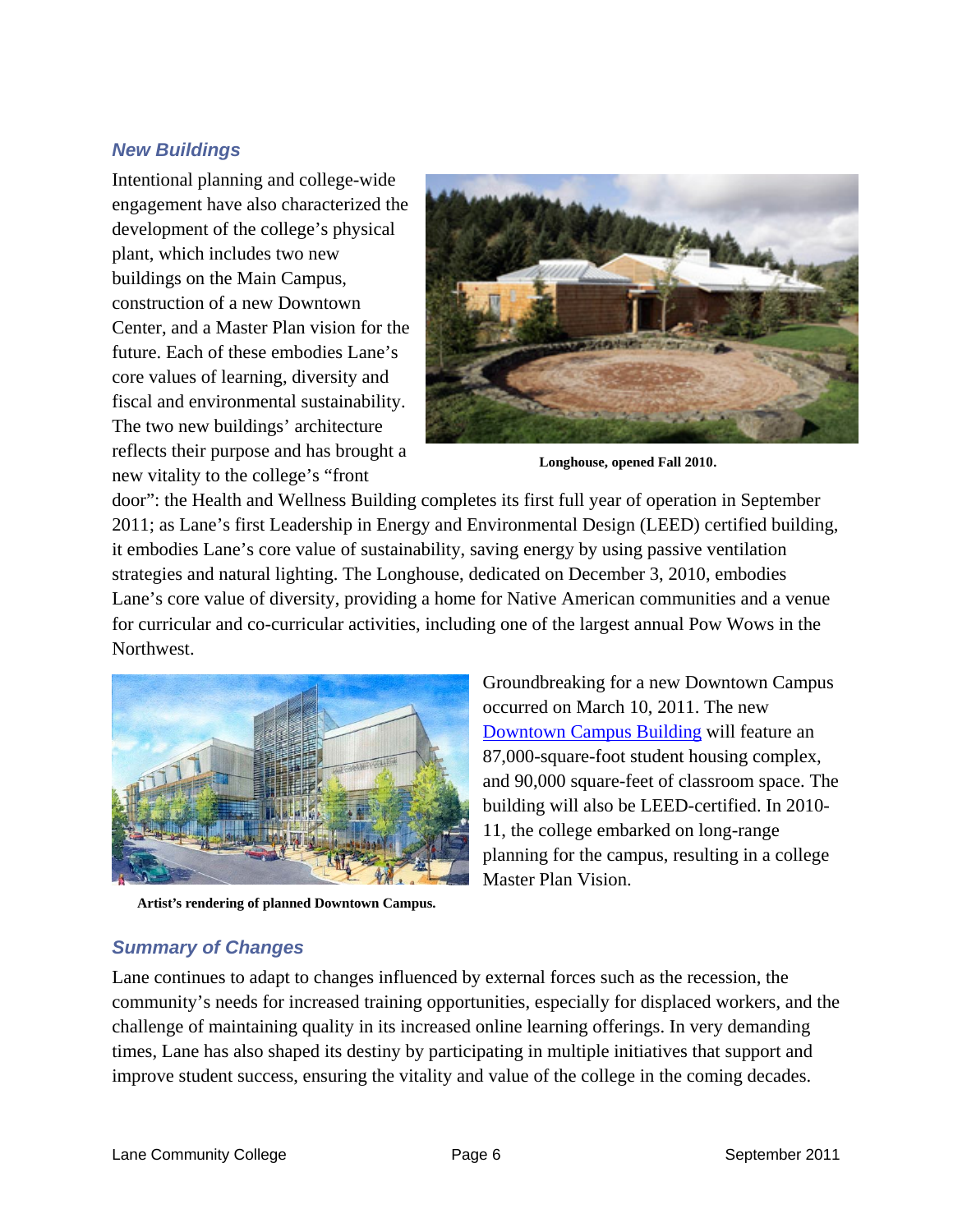## **Chapter One: Mission, Core Themes and Expectations**

## <span id="page-10-0"></span>*Executive Summary of Eligibility Requirements 2 and 3 Eligibility Requirement 2. AUTHORITY*

The Oregon legislature grants authority to Lane and its governing board to operate and award degrees with three Oregon Revised Statutes, [ORS 341.290,](https://www.oregonlaws.org/ors/341.290) ORS [341.425](https://www.oregonlaws.org/ors/341.425), and ORS [341.465](https://www.oregonlaws.org/ors/341.465) (Eligibility Requirement 2). The Lane Board of Education is authorized by the Oregon State Board of Education to award degrees or certificates, to employ personnel, establish rules of governance, prescribe the educational program, control the use of property, and otherwise oversee the operations of the college.

#### *Eligibility Requirement 3. MISSION AND CORE THEMES*

Guided by its vision to "transform lives through learning," Lane serves its constituents with relevant educational programs in challenging economic times. The college fulfills its comprehensive mission with strong curricular offerings and co-curricular activities: transfer degree programs; career technical degree and certificate programs; foundational language and academic skills development; and employee skill upgrading, business development and career enhancement, continuing education, and cultural and community services. These essential elements of Lane's comprehensive mission are mirrored in Lane's core themes. On June 14, 2011, the Lane Board of Education adopted the core themes in a unanimous vote (See Appendix 3: Minutes of Lane Board Meeting Approving Core Themes).

The principle programs at Lane lead to recognized degrees or certificates. In 2010-11, more than 23,000 students took credit classes and more than 14,000 participated in non-credit offerings, attesting to a local perception that everyone in the county goes to Lane Community College at some point in life. According to the College [Profile,](http://www.lanecc.edu/research/ir/2010-11Profile.htm) in 2010-11 the College offered classes with a total student FTE of 15,417. The adopted General Fund budget revenue for fiscal year 2010- 2011 was \$90.46 million, a 5% increase from the 2009-2010 adopted budget (see [Adopted](http://www.lanecc.edu/budget/1011/documents/AdoptedBudgetDocument-FY11-FINAL.pdf)  [Budget Document\)](http://www.lanecc.edu/budget/1011/documents/AdoptedBudgetDocument-FY11-FINAL.pdf). The institution devotes substantially all of its resources to support its educational mission and core themes: related line items (instruction, instructional support, student services, community services, college support services, plant operation, and financial aid to students) make up 92% of budget requirements. The remaining 8% is devoted to debt service, fund transfers and contingencies (Eligibility Requirement 3).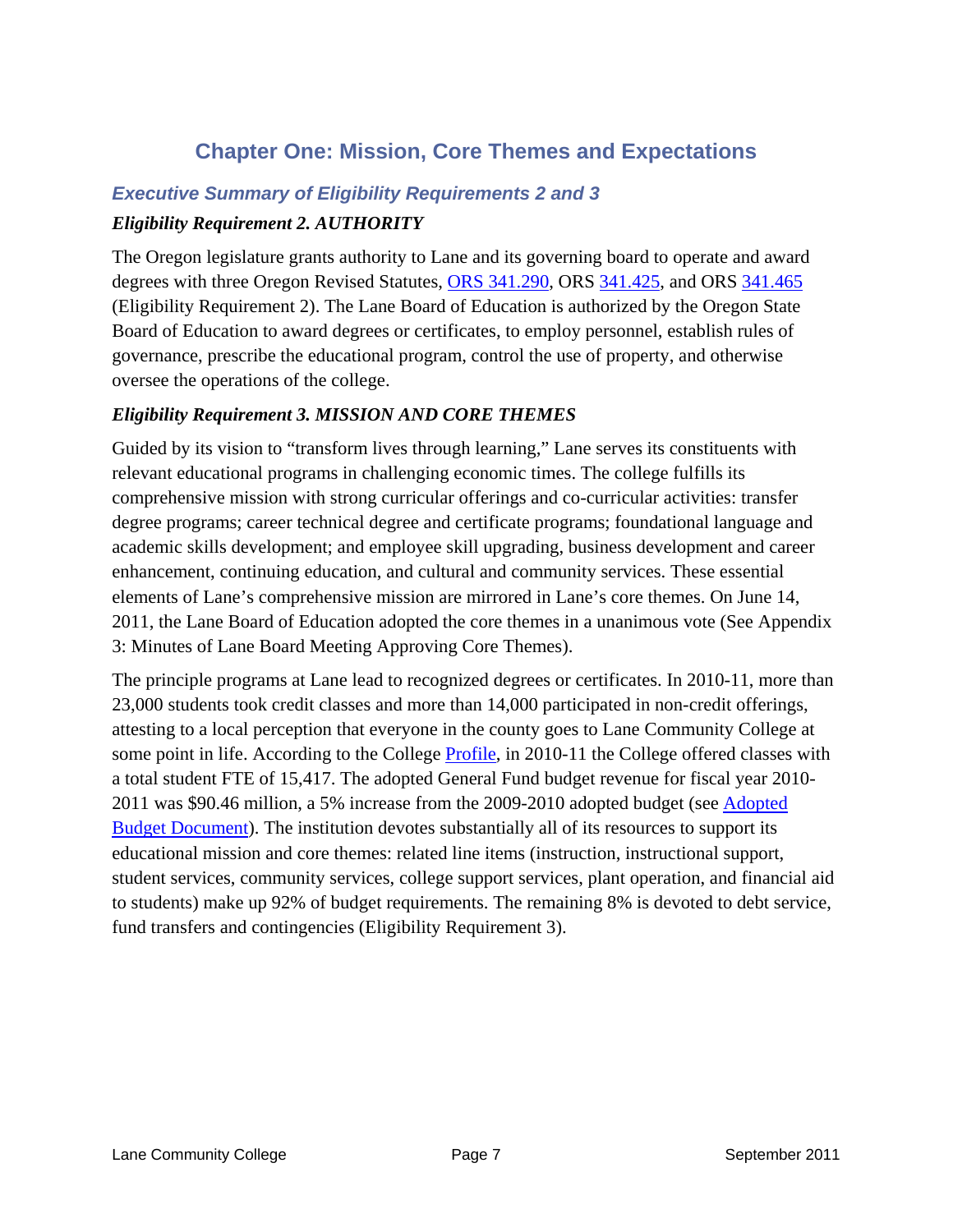## <span id="page-11-0"></span>*Standard 1.A. Mission*

#### **Lane Community College Mission Statement:**

Lane is the community's college; we provide comprehensive, accessible, quality, learningcentered educational opportunities that promote student success.

Lane's mission statement is published widely: on the college website, in the college catalog, in the widely distributed *[Facts](http://www.lanecc.edu/research/ir/facts.html)* Brochure, in the *Community Education Class Schedule* (formerly *Aspire* magazine), which is distributed to every household in the county, and on posters throughout campus. The Lane Board of Education approved the current mission statement in September 2010. Lane's mission is derived from and understood by the community, as illustrated by ten [community conversations](http://www.lanecc.edu/research/planning/2007-08CommunityConversations.htm) hosted by the Board of Education in 2008-09. During that time, constituents were asked about what Lane is doing well, what the college needs to do more of or better, and how Lane might respond to individual communities' needs.

Since 1988, Lane's comprehensive mission had been explicitly articulated in its mission; the new streamlined phrase "comprehensive…educational opportunities" implicitly references the four major areas of the college previously explicitly stated in Lane's mission. With Lane's comprehensive mission in mind, the college's core themes reference the four student populations it serves: those who intend to transfer, those who aim for career technical skill development; those who intend to improve foundational skills; and those who seek to learn from Lane's noncredit offerings. Student success for all of these populations provides a key indicator of mission fulfillment, as outlined in <u>[1.B. Core Themes](#page-14-0)</u>.

Lane's revised mission statement now articulates the college's intentional commitment to student success. In reflecting on the multiple meanings that "access" has for the communities Lane serves, the college acknowledges that while it continues to reference the "open access" academic history of the college, it also encompasses our commitment to other forms of access as stated in our core value of diversity. This commitment is to students with economic challenges, to students from diverse cultural and ethnic backgrounds, and to students with disabilities. For selfevaluation, "access" will thus be evaluated in this multi-faceted sense.

#### *Interpretation and Threshold of Mission Fulfillment*

Each core theme manifests a key element of Lane's mission. Collectively, the core themes encompass Lane's mission, both the programs and services we offer (degrees, certificates, skill development and lifelong learning) and their key attributes (accessible, quality, learningcentered).

By design, Lane's mission success is operationalized by core theme outcomes and measurable by core theme indicators. Lane is fulfilling its mission if indicators demonstrate achievement of the core themes. Core theme scorecards will document the extent to which each indicator demonstrates achievement on a 4-point scale, using the rubric:  $1 = not$  achieved;  $2 = approximately$  approaching achievement;  $3 =$  achieved;  $4 =$  exemplary achievement. Scorecards will also document the percentage of indicators meeting or exceeding a rating of 3, "achieved."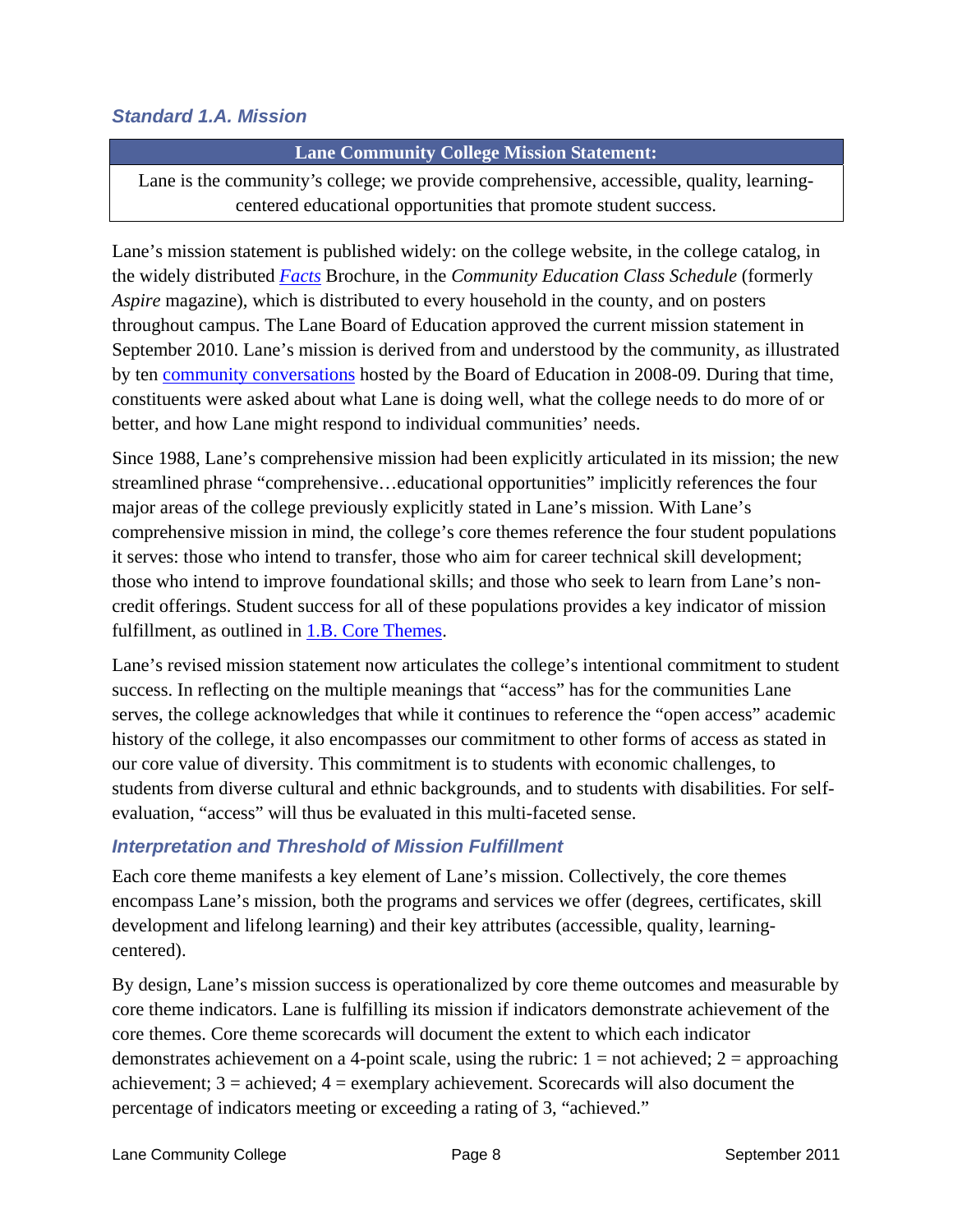| CORE THEME 1 - Academic Transfer<br>Foster student learning and success through accessible, quality academic transfer preparation. |        |                                                   |        |                                                                                                                                |        |
|------------------------------------------------------------------------------------------------------------------------------------|--------|---------------------------------------------------|--------|--------------------------------------------------------------------------------------------------------------------------------|--------|
| <b>OBJECTIVE:</b><br>Students achieve high rates of progress Students are prepared to succeed at<br>and degree completion.         |        | <b>OBJECTIVE:</b><br>their transfer institutions. |        | <b>OBJECTIVE:</b><br>Lane provides accessible, quality, learning-<br>centered opportunities for academic transfer<br>students. |        |
| Indicator                                                                                                                          | Rating | Indicator                                         | Rating | Indicator                                                                                                                      | Rating |
| 1.1                                                                                                                                |        | 1.7                                               |        | 1.11                                                                                                                           |        |
| 1.2                                                                                                                                |        | 1.8                                               |        | 1.12                                                                                                                           |        |
| 1.3                                                                                                                                |        | 1.9                                               |        | 1.13                                                                                                                           |        |
| 1.4                                                                                                                                |        | 1.10                                              |        | 1.14                                                                                                                           |        |
| 1.5                                                                                                                                |        |                                                   |        | 1.15                                                                                                                           |        |
| 1.6                                                                                                                                |        |                                                   |        | 1.16                                                                                                                           |        |
|                                                                                                                                    |        |                                                   |        | 1.17                                                                                                                           |        |
|                                                                                                                                    |        |                                                   |        | 1.18                                                                                                                           |        |
|                                                                                                                                    |        |                                                   |        | 1.19                                                                                                                           |        |
| PERCENTAGE OF INDICATORS RATED 3 OR 4: / 19 = . MET 90% THRESHOLD? YES<br><b>NO</b>                                                |        |                                                   |        |                                                                                                                                |        |

**Table 2. Sample Core Theme Score Card.** 

| <b>Sample Indicator Evaluation Worksheet</b>                                                                              |                                                       |                                                                                            |                                                                    | Rating: 3 /4                                                                                                                        |
|---------------------------------------------------------------------------------------------------------------------------|-------------------------------------------------------|--------------------------------------------------------------------------------------------|--------------------------------------------------------------------|-------------------------------------------------------------------------------------------------------------------------------------|
| <b>INDICATOR 1.3</b>                                                                                                      | <b>DATA</b>                                           | <b>FRAME OF</b><br><b>REFERENCE</b>                                                        | <b>STANDARD</b>                                                    | <b>DISCUSSION</b>                                                                                                                   |
| % of students reaching the<br>milestone of earning their<br>first 15 college-level credits average: 12.5%<br>in one year. | Lane: 13.7%<br>Oregon CC<br>Oregon CC<br>highest: 21% | Comparison with<br>other Oregon CCs;<br>Comparison with<br>historical Lane data            | At or above the mean for<br>comparator institutions: 12.5%         | Aspirational standard: meet or<br>exceed the performance of<br>highest comparator<br>institutions.                                  |
| <b>Sample Indicator Evaluation Worksheet</b>                                                                              |                                                       |                                                                                            | Rating: 2 / 4                                                      |                                                                                                                                     |
| <b>INDICATOR 1.10</b>                                                                                                     | <b>DATA</b>                                           | <b>FRAME OF</b><br><b>REFERENCE</b>                                                        | <b>STANDARD</b>                                                    | <b>DISCUSSION</b>                                                                                                                   |
| Grades at transfer<br>institutions as indicated by<br>students' GPAs.                                                     | Lane: 2.97<br>Oregon CC<br>average: 3.0               | Comparison with<br>other Oregon CCs;<br>Comparison with<br>historical Lane data            | At or above the mean for<br>comparator institutions.               | Aspirational standard: meet or<br>exceed 5-year average of<br>Lane students' historical<br>performance at transfer<br>institutions. |
| <b>Sample Indicator Evaluation Worksheet</b>                                                                              |                                                       |                                                                                            |                                                                    | Rating: 4 / 4                                                                                                                       |
| <b>INDICATOR 1.17</b>                                                                                                     | <b>DATA</b>                                           | <b>FRAME OF</b><br><b>REFERENCE</b>                                                        | <b>STANDARD</b>                                                    | <b>DISCUSSION</b>                                                                                                                   |
| Benchmark scores at or<br>above comparative data<br>for Student-Faculty<br>Interaction                                    | Lane:<br>54.2%<br>Oregon CC<br>average: 49.3%         | CCSSE<br><b>Benchmarks</b><br>(Student perception<br>survey<br>administered<br>nationally) | At or above Benchmark for<br>comparator institutions in<br>Oregon. | Aspirational standard for<br>continuous improvement:<br>meet or exceed the<br>performance of baseline year.                         |

**Table 3. Sample Indicator Evaluation Worksheets.** *Note: Frames of Reference, Standards, and Discussion entries are for illustration purposes only, as the college has not yet fully developed these elements.*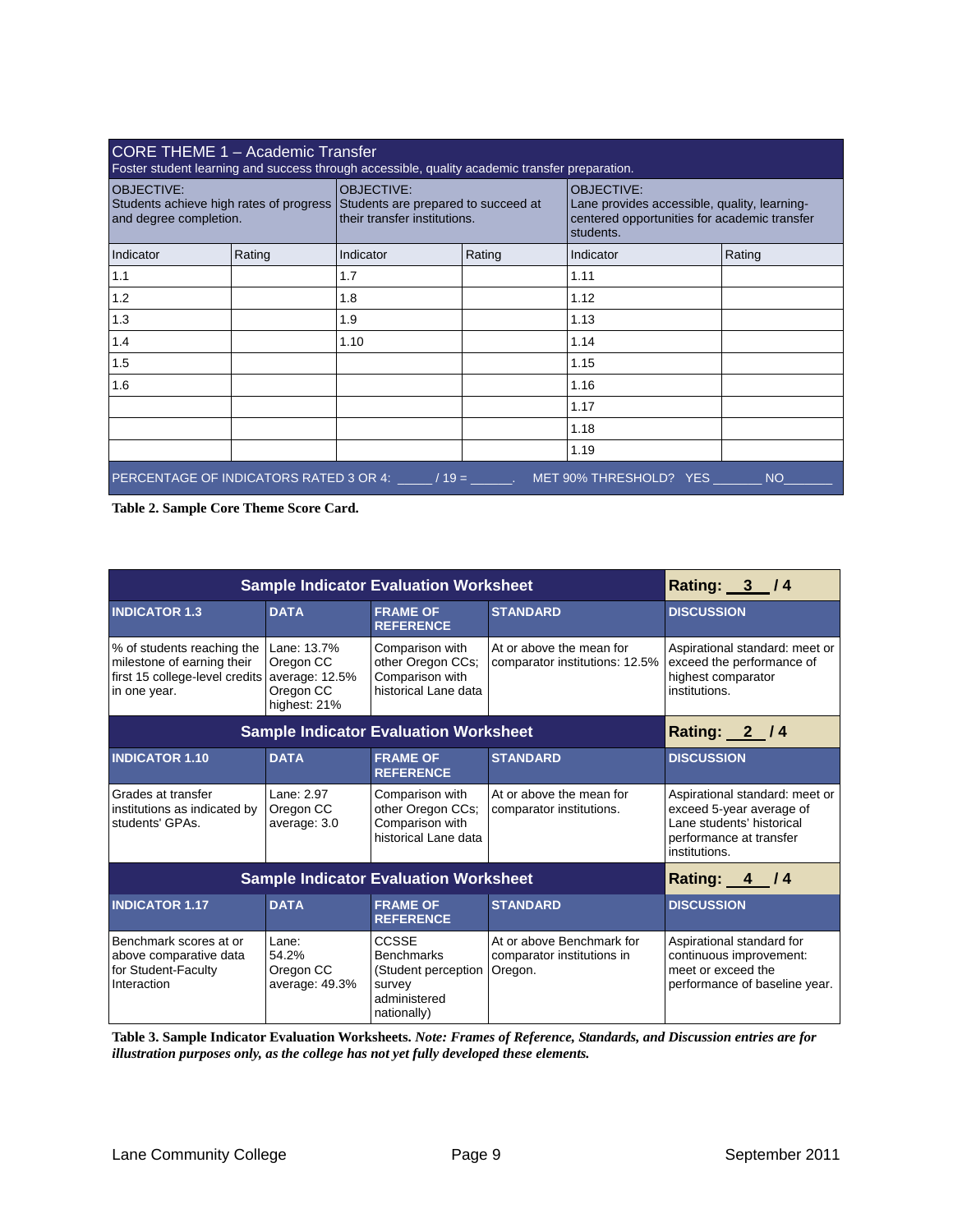A threshold of excellence for Lane's overall mission fulfillment will be defined as attainment of ratings of 3 or 4 on at least 90% of indicators for each core theme. See Table 2 for a sample core theme scorecard.

We hold ourselves accountable based *both* on objective measures *and* on the perceptions of students and other stakeholders. Sample indicator evaluation worksheets in Table 3 demonstrate a unified approach to rating both objective and subjective indicators. For each indicator, the Accreditation Work Team will establish a frame of reference and a standard of achievement. Frames of reference will include external and/or internal benchmarks such as transfer rates at other Oregon community colleges and Lane's own transfer rates in the previous five years. Standards will in some cases be specific numeric targets, and in other cases defined relative to the frame of reference. The Accreditation Work Team will rate the extent to which each indicator meets its standard using the rating rubric noted above. In addition to establishing a standard, the AWT will include aspirational standards in the "Discussion" column of the worksheets.

Core theme scorecards and indicator rating worksheets will together document Lane's mission performance in a clear way, with all objectives and outcomes linked to indicators showing achievement based on explicit targets. Supporting work on frameworks and standards will provide a wealth of information to track progress.

The web-based scorecard will be dynamically linked to the evaluation worksheet of each indicator and its rationale. By design each scorecard will serve as a high-level record that accounts for where the college is in terms of mission fulfillment. In addition, the more detailed information will serve as a diagnostic to inform improvement in practice.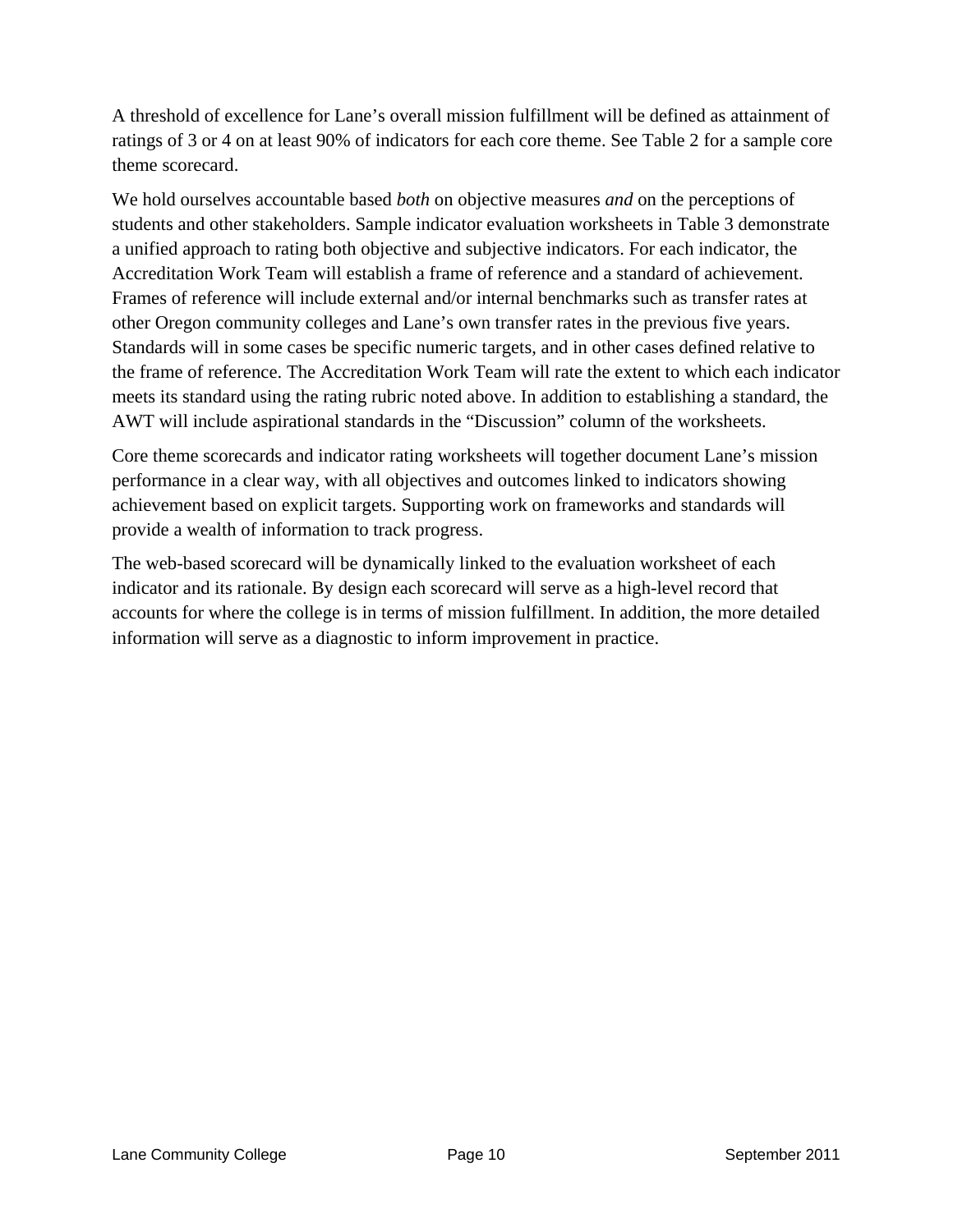## **Standard 1.B Core Themes**

<span id="page-14-0"></span>As a comprehensive community college, Lane serves four major populations: students intending to transfer, students in need of career technical programs or workforce development training, students in need of foundational skills development, and lifelong learners in the community Lane serves. These comprehensive service areas are essential elements of Lane's mission derived from these constituents of Lane's comprehensive mission:

> **Core Theme 1: Academic Transfer Core Theme 2: Career Technical and Workforce Development Core Theme 3: Foundational Skills Development Core Theme 4: Lifelong Learning**

Each core theme is clarified and defined by embedding the remaining key features of Lane's mission statement within an explanatory sub-head. Accessibility, quality, learning-centeredness and student success—each of which transcend any individual core theme—are assessed in the objectives, outcomes and indicators of achievement for each core theme. Thus, as required by the Commission, the core themes with subheads both individually manifest and collectively encompass all elements of Lane's stated mission.

The first three core themes involve preparation for educational and life transitions: transfer to higher education, transition to employment, or development of requisite skills for college-level courses, or for work, family, and community life. The fourth core theme supports lifelong learning opportunities for the community Lane serves. Lane also recognizes that boundaries between some of the core themes are not entirely distinct, and that there is overlapping programming between workforce development and lifelong learning, for example, or between foundational skills and lifelong learning. By design, objectives for the first three core themes include three consistent elements:

- A. Students' progression to completion within the core theme
- B. Students' performance after completing the core theme
- C. Lane's approach of accessible, quality, learning-centered educational opportunities

In developing indicators for achievement of Lane's outcomes for access, quality and learningcenteredness, the AWT recognizes the importance of the perceptions of stakeholders most closely involved in mission fulfillment, i.e., students, faculty and staff, and involved community members. Thus the Survey of Mission Stakeholders will be administered by Institutional Research (IRAP) to these groups directly. The framework for IRAP's survey of these groups will include and build upon several established instruments for gathering perception data: The Foundations of Excellence Survey and the Community College Survey of Student Engagement will be supplemented by college-generated questions aimed at assessing learning-centeredness and quality. Development of questions related to "quality" are guided by the [AAC&U's](http://www.aacu.org/about/statements/documents/Quality_Imperative_2010.pdf)  [statement on quality](http://www.aacu.org/about/statements/documents/Quality_Imperative_2010.pdf) in higher education; questions related to learning-centeredness emerge from the college's sustained development of its own learning-centered principles based on Terry O'Banion's earlier work.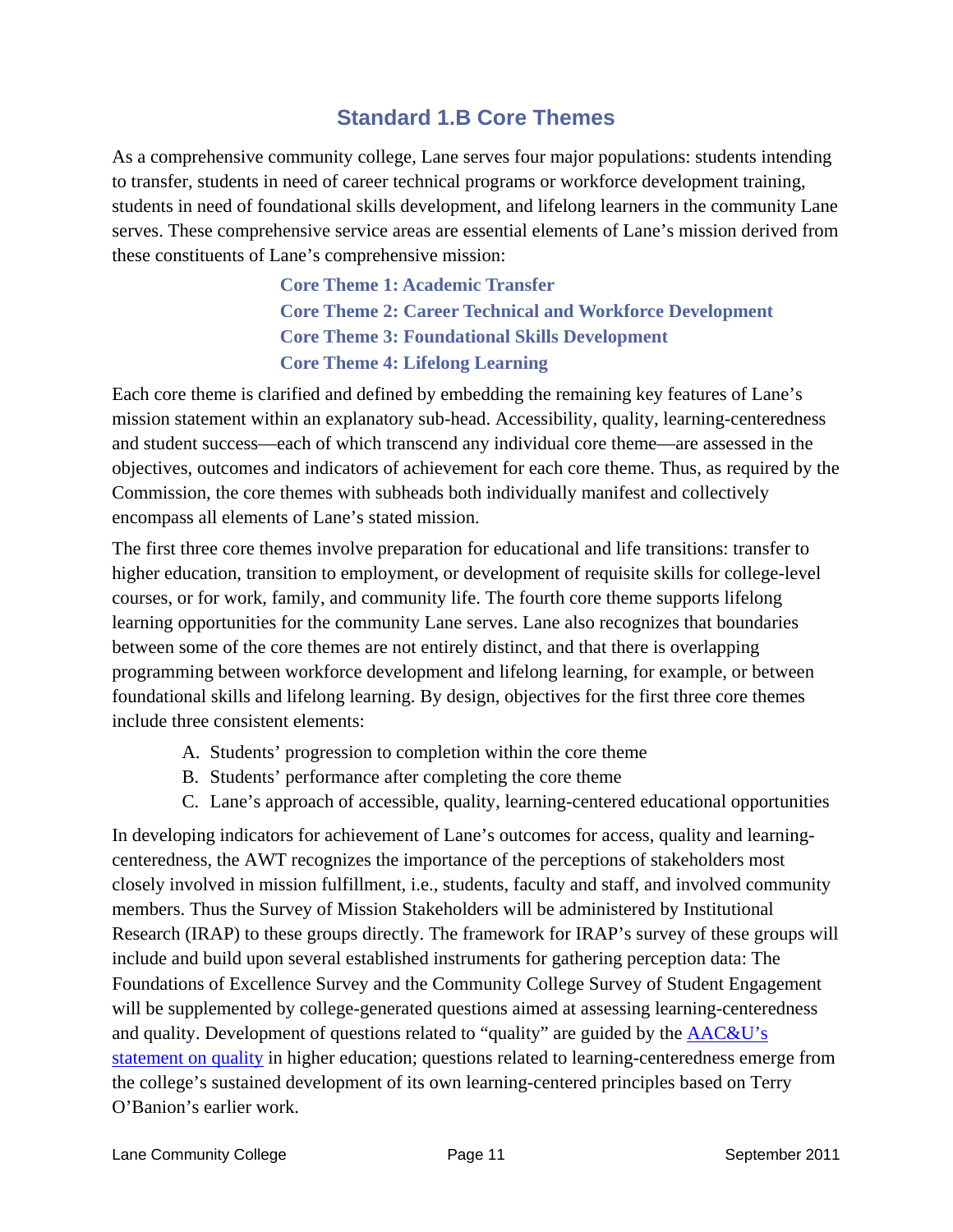## <span id="page-15-0"></span>*Core Theme 1: Academic Transfer*

## *Foster student learning and success through accessible, quality academic transfer preparation.*

The College [Profile](http://www.lanecc.edu/research/ir/documents/FTEEnrollmentpgs12-21_000.pdf) notes that Academic Transfer is the largest program at the college, comprising an essential element of the college's mission. Lane offers direct transfer (for students not seeking an Associate's degree) and four transfer degrees: the Associate of Arts Oregon Transfer Degree (AAOT); the Associate of Science Oregon Transfer Business Degree (ASOT-Bus); the Associate of Science (AS); and the Associate of General Science Degree (AGS). Essential learning outcomes include knowledge of human cultures and the physical and natural world; intellectual and practical skills including critical thinking skills, quantitative and information literacies, and problem-solving abilities, among others; personal and social responsibility; and integrative and applied learning. Lane's liberal education model involves all degree-seeking students' development of these outcomes through engagement with a broad curriculum, and provides one key definition of quality.

In developing the Academic Transfer core theme, Lane intentionally includes both *what* will be achieved ("foster student learning and success") and *how* Lane will achieve that end ("through accessible, quality transfer preparation"). With this layered core theme structure in mind, Lane has established three major objectives for the Academic Transfer core theme: success while students are at Lane taking courses, success after they leave Lane, and access to quality academic transfer educational opportunities. Seven outcomes assessed by a total of nineteen indicators measure Lane's achievement in the Academic Transfer core theme.

For each objective, Lane has delineated specific outcomes with indicators which will together reflect achievement for that objective. (See [Interpretation and Threshold of Mission Fulfillment](#page-11-0) in [Standard 1.A. Mission](#page-11-0).) Evaluation of Objectives 1 and 2 of the Academic Transfer core theme (students' progress and degree completion and preparation for success upon transfer) will provide insight into fulfillment of Lane's stated mission to foster student learning and success. The third objective combines the remaining aspects of Lane's mission, assessing the *character* of transfer offerings. Outcome indicators for Objective 3 are somewhat diverse, supporting as they do achievement in a cluster of qualities characterizing this core theme. Lane's mission statement reminds us that it is "our community's college" and so *access* here is defined to mean a welcoming college climate for students of diverse cultural, ethnic and economic backgrounds as well as students with disabilities.

Data sources for assessing achievement of outcomes and objectives for Core Theme 1: Academic Transfer include Lane's Institutional Research, Assessment and Planning (IRAP) office; Survey of Mission Stakeholder data; CCSSE data; Student Follow-up study data; Foundations of Excellence Survey data; Assessment Team data; OUS and OCCURS data; Title III Implementation Plan Data; college Unit Plans.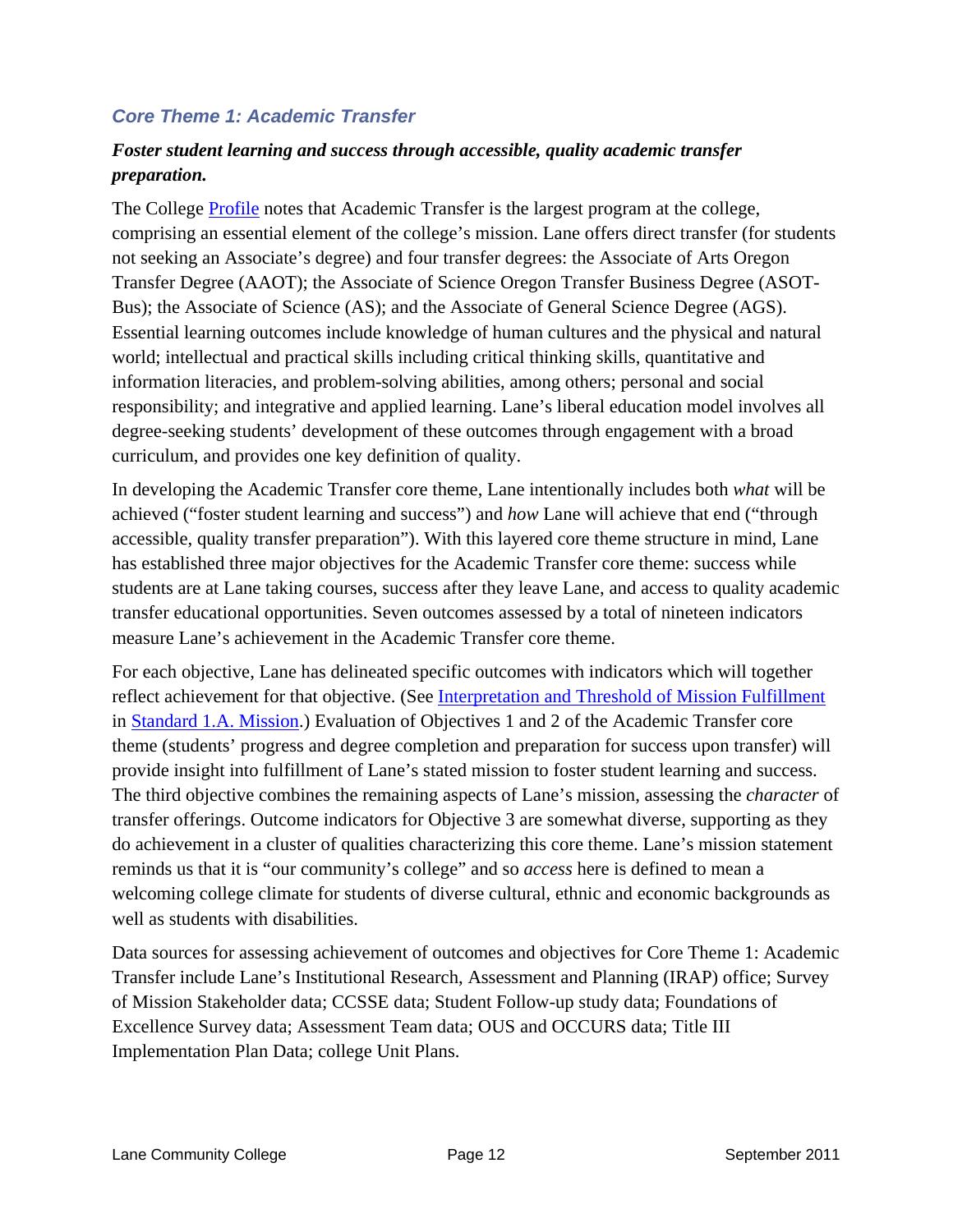| <b>Core Theme 1: Academic Transfer</b><br>Foster student learning and success through accessible, quality academic transfer preparation.                                                                 |                                                                                                                                                                                                                                                                                                                                                                                                                                                                                                                                                                              |  |  |
|----------------------------------------------------------------------------------------------------------------------------------------------------------------------------------------------------------|------------------------------------------------------------------------------------------------------------------------------------------------------------------------------------------------------------------------------------------------------------------------------------------------------------------------------------------------------------------------------------------------------------------------------------------------------------------------------------------------------------------------------------------------------------------------------|--|--|
|                                                                                                                                                                                                          | OBJECTIVE: Students achieve high rates of progress and degree completion.                                                                                                                                                                                                                                                                                                                                                                                                                                                                                                    |  |  |
| <b>Intended Outcome</b><br>(Course-level progress)<br>Students achieve high rates of<br>completion and success in<br>foundational required courses.                                                      | <b>Indicators</b><br>1.1<br>Course completion and success rates in WR 121, WR 122;<br>MTH 105, MTH 111.                                                                                                                                                                                                                                                                                                                                                                                                                                                                      |  |  |
| <b>Intended Outcome</b><br>(Program-level progress)<br>Students demonstrate high rates of<br>persistence, progress, and transfer or 1.3<br>degree completion.                                            | <b>Indicators</b><br>1.2<br>Percent of students successfully completing one or more foundational<br>requirement in their first year at Lane (Writing or Math).<br>Percent of students reaching the milestone of earning their first 15 college-level<br>credits in one year.<br>Percent of students reaching the milestone of earning their first 30 college-level<br>1.4<br>credits in one year.<br>Term to term persistence rates.<br>1.5                                                                                                                                  |  |  |
| <b>Intended Outcome</b><br>(Completion of Degrees)<br>Students earn degrees at a high rate.                                                                                                              | <b>Indicators</b><br>1.6<br>Percent of students earning a transfer Associate degree.                                                                                                                                                                                                                                                                                                                                                                                                                                                                                         |  |  |
| OBJECTIVE: Students are prepared to succeed at their transfer institutions.                                                                                                                              |                                                                                                                                                                                                                                                                                                                                                                                                                                                                                                                                                                              |  |  |
| <b>Intended Outcome</b><br>Students achieve Lane's general<br>education learning outcomes.                                                                                                               | <b>Indicator</b><br>Students demonstrate proficiency in meeting core abilities for general<br>1.7<br>education.                                                                                                                                                                                                                                                                                                                                                                                                                                                              |  |  |
| <b>Intended Outcome</b><br>Students who earn a transfer degree<br>transfer at high rates and are<br>successful academically at their 4-<br>year institution.                                             | <b>Indicators</b><br>1.8<br>Transfer rates to 4-year institutions.<br>Persistence rates at transfer institutions.<br>1.9<br>1.10 Lane students' GPAs at transfer institutions.                                                                                                                                                                                                                                                                                                                                                                                               |  |  |
|                                                                                                                                                                                                          | OBJECTIVE: Lane provides accessible, quality, learning-centered opportunities for transfer students.                                                                                                                                                                                                                                                                                                                                                                                                                                                                         |  |  |
| <b>Intended Outcome</b><br>Lane learning environments are<br>inclusive and provide access to<br>students from diverse ethnic, cultural<br>and economic backgrounds and to<br>students with disabilities. | <b>Indicators</b><br>1.11 Course and program success rates by: race/ethnicity, SES, disability status.<br>1.12 Number and percent of students who receive financial aid by race/ethnicity and<br>disability status.<br>1.13 Mission stakeholders rate transfer instructional programs and services as<br>accessible to all students.                                                                                                                                                                                                                                         |  |  |
| <b>Intended Outcome</b><br>Lane creates an environment that<br>supports student learning and faculty-<br>student interaction.                                                                            | <b>Indicators</b><br>1.14 Benchmark scores at or above comparative data for Active and Collaborative<br>Learning.<br>1.15 Benchmark scores at or above comparative data for Student Effort.<br>1.16 Benchmark scores at or above comparative data for Academic Challenge.<br>1.17 Benchmark scores at or above comparative data for Student-Faculty<br>Interaction.<br>1.18 Benchmark scores at or above comparative data for Support for Learners.<br>1.19 Mission stakeholders rate transfer instructional programs and services as high<br>quality and learning-centered. |  |  |

**Table 4. Core Theme 1.** 

*Table 4: Core Theme 1* provides details on objectives, outcomes and indicators.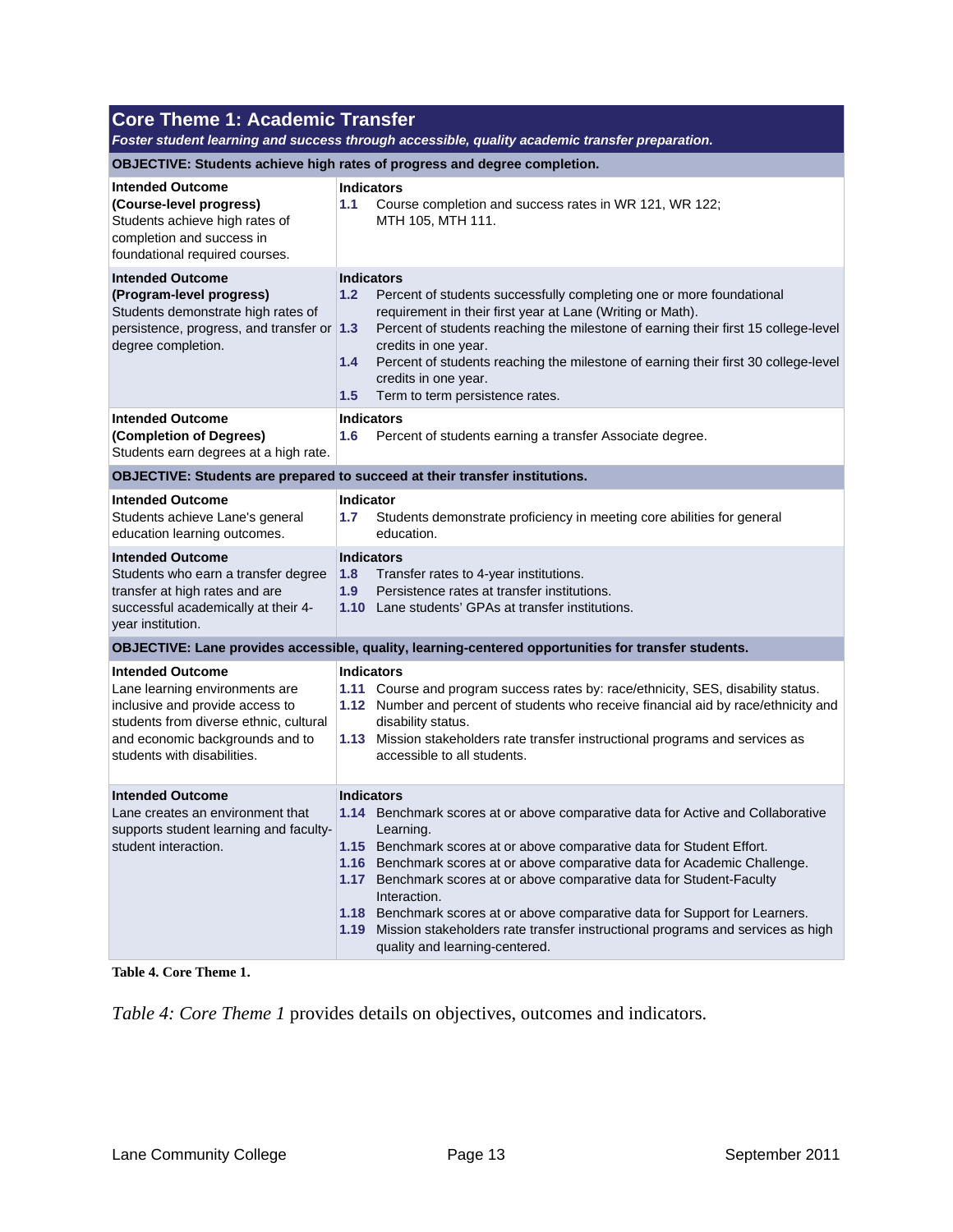## <span id="page-17-0"></span>*Core Theme 2: Career Technical and Workforce Development*

## *Foster student learning and success through accessible, quality career-technical preparation and workforce development.*

Career Technical Education and Workforce Development prepare students for careers and comprise the second largest educational service area of the college. According to the College [Profile,](http://www.lanecc.edu/research/ir/documents/FTEEnrollmentpgs12-21_000.pdf) student headcount in 2009-10 was 7,257 for the more than forty technical majors in Associate of Applied Science (AAS) degrees and Certificates, accounting for more than 28% of student FTE. While the AAS was originally conceived as a terminal degree, recent trends show increasing numbers of AAS completers transferring successfully to four-year institutions, and in fact Lane has some articulation agreements aligning AAS degrees with baccalaureate programs at OUS and private institutions. [Workforce Development](http://www.lanecc.edu/wdd/index.html) provides classes, resources and advisors to the business community including customized employee training, job workshops and seminars, licensure preparation classes, career coaching and exploration, and other job-related services such as resume preparation.

As with core themes 1 and 3, for Career Technical and Workforce Development Lane intentionally includes both *what* will be achieved ("foster student learning and success") and *how* that end will be achieved ("through accessible, quality career-technical preparation and workforce development"). The four objectives follow from the two-pronged focus of this core theme—Core Theme 2 covers both credit career-technical programs and also non-credit WorkSource employee skill upgrading and career development support. Thus we focus on both quality progression and completion in our objectives and also on participation in our non-credit workforce training and support, specifically in the WorkSource area: objectives track success while students are at Lane taking courses and success after they leave Lane, access to quality career technical educational opportunities, and access to local and regional workforce services.

Outcomes have been established to provide a clear picture of achievement of objectives. Objectives 1 and 2 provide assessments of Career Technical students' progress, degree and certificate completion, and preparation for success in the workplace. Lane's offerings for local and regional workforce development needs are also key elements of this core theme; these objectives provide insight into fulfillment of Lane's stated mission to foster student learning and success. Objective 3 combines the aspects of Lane's mission related to access, quality and learning-centeredness and parallels Objective 3 in the Academic Transfer core theme. Eight outcomes assessed by a total of twenty indicators will measure Lane's achievement in the Career Technical and Workforce Development core theme.

Data sources for assessing achievement of outcomes and objectives for Core Theme 2: Career Technical and Workforce Development include Lane's Institutional Research, Assessment and Planning (IRAP) office; Survey of Mission Stakeholders; CCSSE data; Student Follow-up study data; Assessment Team data; OUS and OCCURS data; Title III Implementation Plan Data; Foundations of Excellence Survey data; college Unit Plans.

*Table 5: Core Theme 2* provides details on objectives, outcomes and indicators.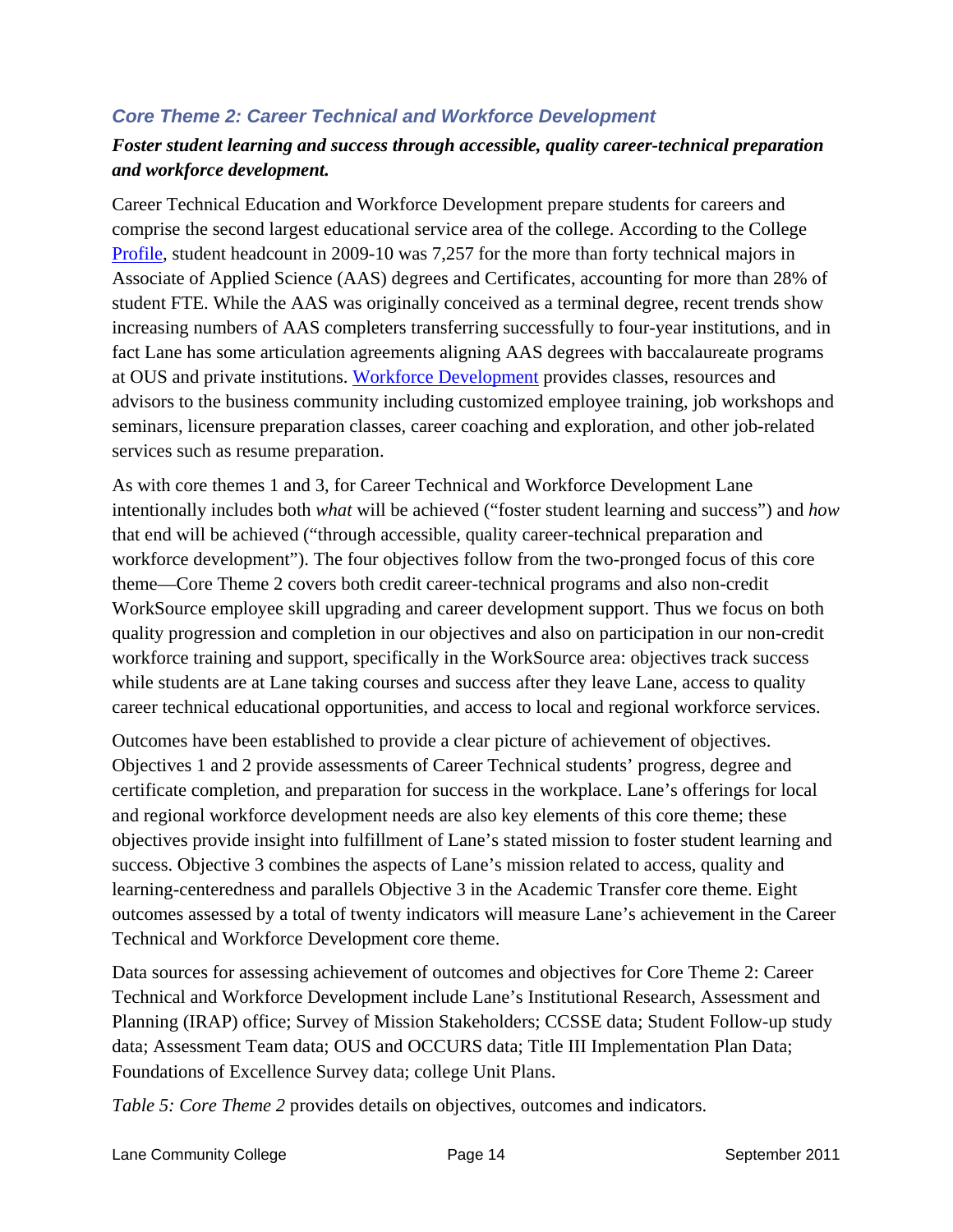#### **Core Theme 2: Career Technical and Workforce Development**

*Foster student learning and success through accessible, quality career technical preparation and workforce development.*

**OBJECTIVE: Students with career technical and workforce development goals achieve high rates of progress and degree completion.**

| <b>Intended Outcome</b><br>(Course-level progress)<br>Students achieve high rates of<br>success in foundational<br>requirements and<br>internship/cooperative education<br>courses where applicable.     | <b>Indicators</b><br>2.1<br>Student success rates for key courses, including WR 115, WR 121, 122, 227,<br>and for the required entry-level mathematics for each program.<br>2.2<br>Student success rates for cooperative work experience and internships.                                                                                                                                                                                                                                                                                                                               |  |
|----------------------------------------------------------------------------------------------------------------------------------------------------------------------------------------------------------|-----------------------------------------------------------------------------------------------------------------------------------------------------------------------------------------------------------------------------------------------------------------------------------------------------------------------------------------------------------------------------------------------------------------------------------------------------------------------------------------------------------------------------------------------------------------------------------------|--|
| <b>Intended Outcome</b><br>(Program-level progress)<br>Students achieve progress toward<br>degrees and certificates.                                                                                     | <b>Indicators</b><br>2.3<br>Rate at which CTE concentrators make satisfactory progress in career and<br>technical education courses.<br>Percent of students reaching the milestone of earning their first 15 college-level<br>2.4<br>credits in one year.<br>2.5<br>Percent of students reaching the milestone of earning their first 30 college-level<br>credits in one year.<br>Term to term persistence rate of CTE students.<br>2.6                                                                                                                                                 |  |
| <b>Intended Outcome</b><br>(Completion of Degrees)<br>Students earn certificates and/or<br>degrees at high rates.                                                                                        | <b>Indicator</b><br>$2.7\,$<br>Percent of students earning a certificate and/or degree.                                                                                                                                                                                                                                                                                                                                                                                                                                                                                                 |  |
|                                                                                                                                                                                                          | OBJECTIVE: Career Technical students and community participants are prepared for employment.                                                                                                                                                                                                                                                                                                                                                                                                                                                                                            |  |
| <b>Intended Outcome</b><br>Students achieve Lane's general<br>education learning outcomes.                                                                                                               | Indicator<br>2.8<br>Students demonstrate proficiency in meeting core abilities for general education.                                                                                                                                                                                                                                                                                                                                                                                                                                                                                   |  |
| <b>Intended Outcome</b><br>Students attain employment.                                                                                                                                                   | <b>Indicators</b><br>Percent of degree- or certificate-completing students who are working within two<br>2.9<br>years of completing.<br>2.10 Percent of employment for successful students who leave programs before<br>completing.                                                                                                                                                                                                                                                                                                                                                     |  |
| <b>Intended Outcome</b><br>Participants upgrade their skills, find<br>employment, and progress in their<br>careers.                                                                                      | <b>Indicators</b><br>2.11 Number of participants who use WorkSource Lane programs and services to<br>develop skills or connect with local and regional employers.                                                                                                                                                                                                                                                                                                                                                                                                                       |  |
| workforce development participants.                                                                                                                                                                      | OBJECTIVE: Lane provides accessible, quality, learning-centered opportunities for career technical students and                                                                                                                                                                                                                                                                                                                                                                                                                                                                         |  |
| <b>Intended Outcome</b><br>Lane learning environments are<br>inclusive and provide access to<br>students from diverse ethnic,<br>cultural and economic backgrounds<br>and to students with disabilities. | <b>Indicators</b><br>2.12 Course and program success rates by: race/ethnicity, SES, disability status.<br>2.13 Number and percent of students who receive financial aid by race/ethnicity and<br>disability status.<br>2.14 Mission stakeholders rate career technical instructional programs and workforce<br>services as accessible to all students.                                                                                                                                                                                                                                  |  |
| <b>Intended Outcome</b><br>Lane creates an environment that<br>supports student learning and<br>faculty-student interaction.                                                                             | <b>Indicators</b><br>2.15 Benchmark scores at or above comparative data for Active and Collaborative<br>Learning.<br>2.16 Benchmark scores at or above comparative data for Student Effort.<br>Benchmark scores at or above comparative data for Academic Challenge.<br>2.17<br>2.18 Benchmark scores at or above comparative data for Student-Faculty Interaction.<br>Benchmark scores at or above comparative data for Support for Learners.<br>2.19<br>2.20 Mission stakeholders rate career technical instructional programs and services<br>as high quality and learning-centered. |  |

**Table 5: Core Theme 2**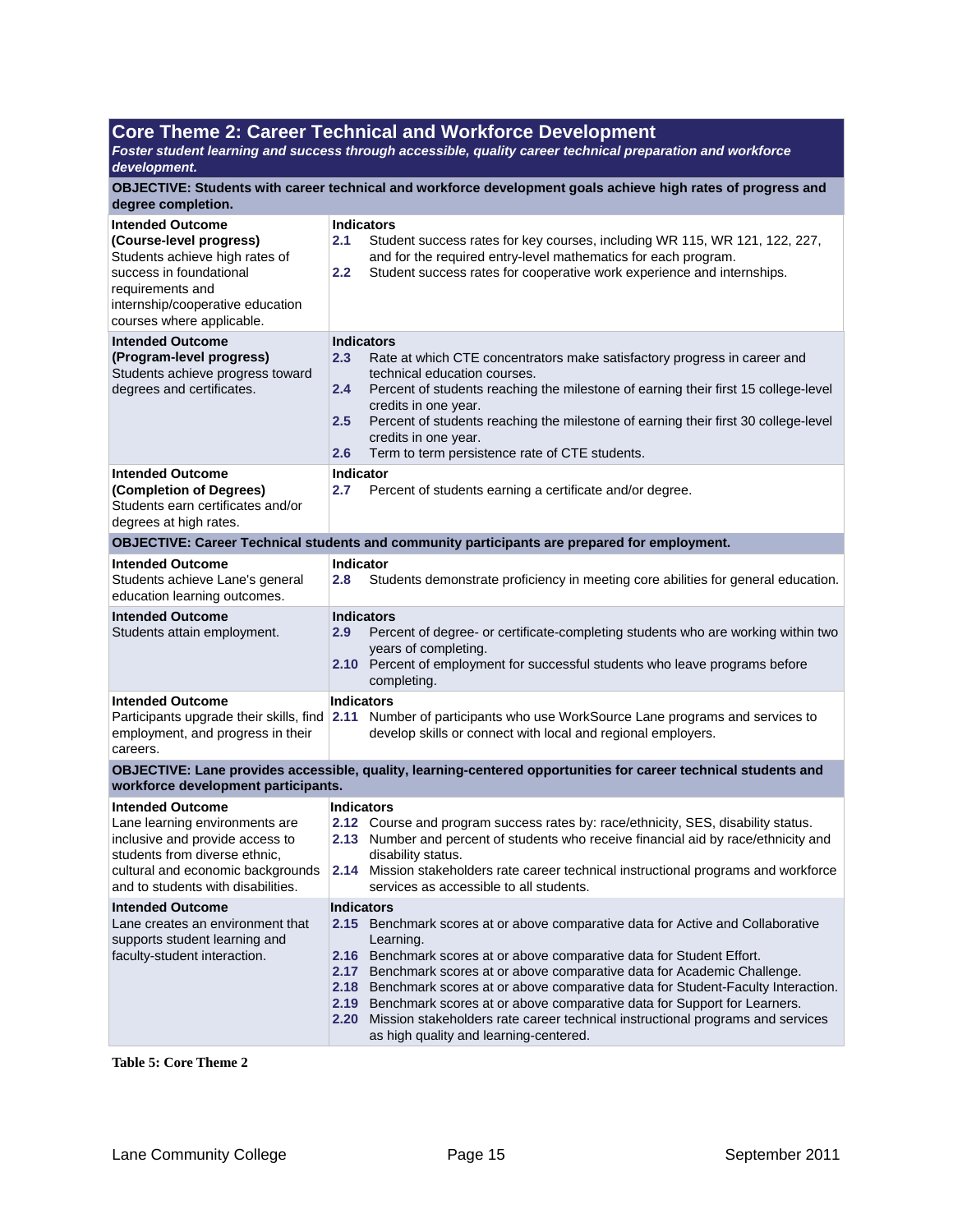## <span id="page-19-0"></span>*Core Theme 3: Foundational Skills Development*

## *Foster student learning and success through accessible, quality foundational skills development.*

Core Theme 3 encompasses Foundational Skills Development, including instruction at the developmental level to prepare students for success in lower-division transfer and career technical courses and in work, family, and community settings. This core theme encompasses Academic Learning Skills (sequenced credit courses in reading, writing, math, study skills, and computer literacy), Adult Basic and Secondary Education, Tutoring Services, English as a Second Language and International English as a Second Language. Enrollments in foundational skills development courses increased almost 54% from 2005-06 to 2010-11, demonstrating the ongoing importance of this core theme and its pivotal role in mission fulfillment.

Students take developmental courses for a variety of reasons—to brush up on skills, to improve English language for the workplace or to prepare for college-level work, among others. Lane's objectives in this core theme thus aim to assess the extent to which the college achieves its mission to foster the skills necessary for its students to achieve their goals.

As with previous core themes, Core Theme 3: Foundational Skills Development intentionally includes both *what* will be achieved ("foster student learning and success") and *how* that end will be achieved ("through accessible, quality foundational skills development"). With this layered core theme structure in mind, Lane has established three major objectives for its Foundational Skills core theme: progress and success while students are taking courses and sequences, successful preparation for transition to credit programs or the workforce, and access to quality, learning-centered educational opportunities.

Lane has established outcomes and indicators for each objective that reveal at a detailed level achievement of objectives for this core theme. Indicators of persistence, progress and success can provide a gauge of the effectiveness of sequences of classes. As with other core themes, Lane will assess access and quality to provide insight into the character of its offerings. Five outcomes assessed by a total of fourteen indicators will measure Lane's achievement in the Foundational Skills Development core theme.

Data sources for assessing achievement of outcomes and objectives for Core Theme 3: Foundational Skills Development include Lane's Institutional Research, Assessment and Planning (IRAP) office; Lane Employee survey data; CCSSE data; Student Follow-up study data; Assessment Team data; OUS and OCCURS data; Title III Implementation Plan Data; college Unit Plans.

*Table 6: Core Theme 3* provides details on objectives, outcomes and indicators.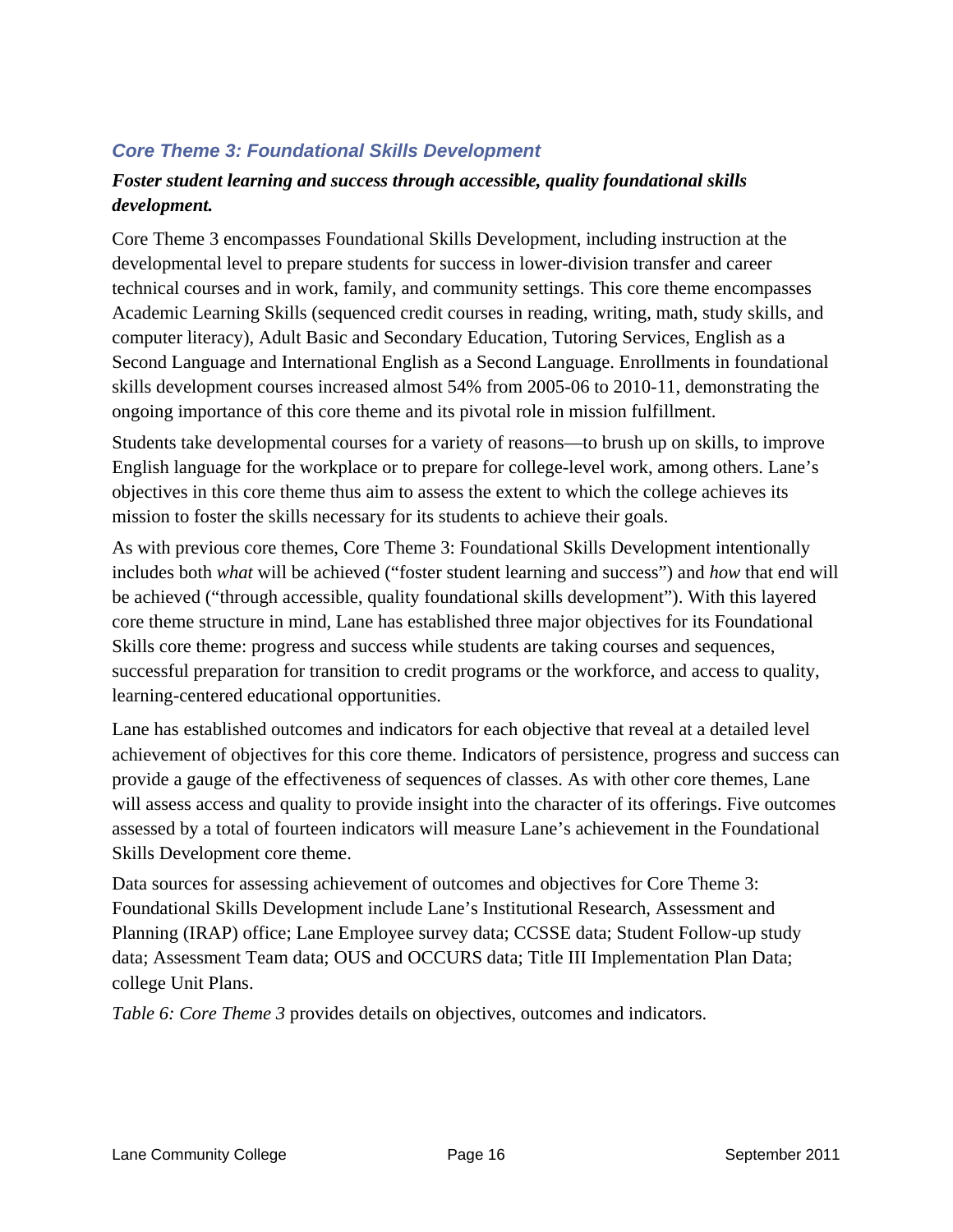## **Core Theme 3: Foundational Skills**

*Foster student learning and success through accessible, quality foundational skills development.*

**OBJECTIVE: Underprepared students achieve high rates of progress and success.**

| <b>Intended Outcome</b><br>Students achieve high rates of<br>completion and success in<br>foundational skills credit courses.                                                          | <b>Indicators</b><br>3.1<br>Student success rates in Math, Writing and Reading courses (below 100-level).                                                                                                                                                                                                                                                                                                                                                                                                                                                                                     |  |
|----------------------------------------------------------------------------------------------------------------------------------------------------------------------------------------|-----------------------------------------------------------------------------------------------------------------------------------------------------------------------------------------------------------------------------------------------------------------------------------------------------------------------------------------------------------------------------------------------------------------------------------------------------------------------------------------------------------------------------------------------------------------------------------------------|--|
| <b>Intended Outcome</b><br>Students achieve progress toward<br>entering program-level courses or the<br>workforce.                                                                     | <b>Indicators</b><br>3.2<br>Pre-and post-test score gains on a standard CASAS test or BEST Plus<br>Listening Test.<br>3.3<br>Pre-and post-test level gains on a standard CASAS test or BEST Plus<br>Listening Test.<br>3.4<br>Percent of students who attain a GED of those who attempted.<br>Persistence rate in ABSE and ESL programs to attain readiness for program<br>3.5<br>level courses or employment.                                                                                                                                                                                |  |
|                                                                                                                                                                                        | OBJECTIVE: Developmental, ABSE and ESL students are prepared to succeed in their educational or career goals.                                                                                                                                                                                                                                                                                                                                                                                                                                                                                 |  |
| <b>Intended Outcome</b><br>Students successfully transition to<br>program-level courses or to the<br>workforce.                                                                        | Indicator<br>Percent of developmental credit students passing required program-level<br>3.6<br>courses in subject areas where remediation has been completed.<br>Percent of students enrolled in ABSE or ESL who transition successfully to<br>3.7<br>post-secondary education, job training, or employment.                                                                                                                                                                                                                                                                                  |  |
| students.                                                                                                                                                                              | OBJECTIVE: Lane provides accessible, quality, learning-centered opportunities for academically underprepared                                                                                                                                                                                                                                                                                                                                                                                                                                                                                  |  |
| <b>Intended Outcome</b><br>Lane learning environments are<br>accessible to students from diverse<br>ethnic, cultural and economic<br>backgrounds and to students with<br>disabilities. | <b>Indicators</b><br>3.8<br>Course completion and success rates by: race/ethnicity, SES, disability status.<br>3.9<br>Mission stakeholders rate developmental, ABSE and ESL instructional<br>programs and services as accessible to all students.                                                                                                                                                                                                                                                                                                                                             |  |
| <b>Intended Outcome</b><br>Lane creates an environment that<br>supports student learning and faculty-<br>student interaction.                                                          | <b>Indicators</b><br>3.10 Benchmark scores at or above comparative data for Active and Collaborative<br>Learning.<br>3.11 Benchmark scores at or above comparative data for Student Effort.<br>3.12 Benchmark scores at or above comparative data for Academic Challenge.<br>3.13 Benchmark scores at or above comparative data for Student-Faculty<br>Interaction. Benchmark scores at or above comparative data for Support for<br>Learners.<br>Mission stakeholders rate developmental, ABSE and ESL instructional<br>3.14<br>programs and services as high quality and learning-centered. |  |

**Table 6. Core Theme 3.**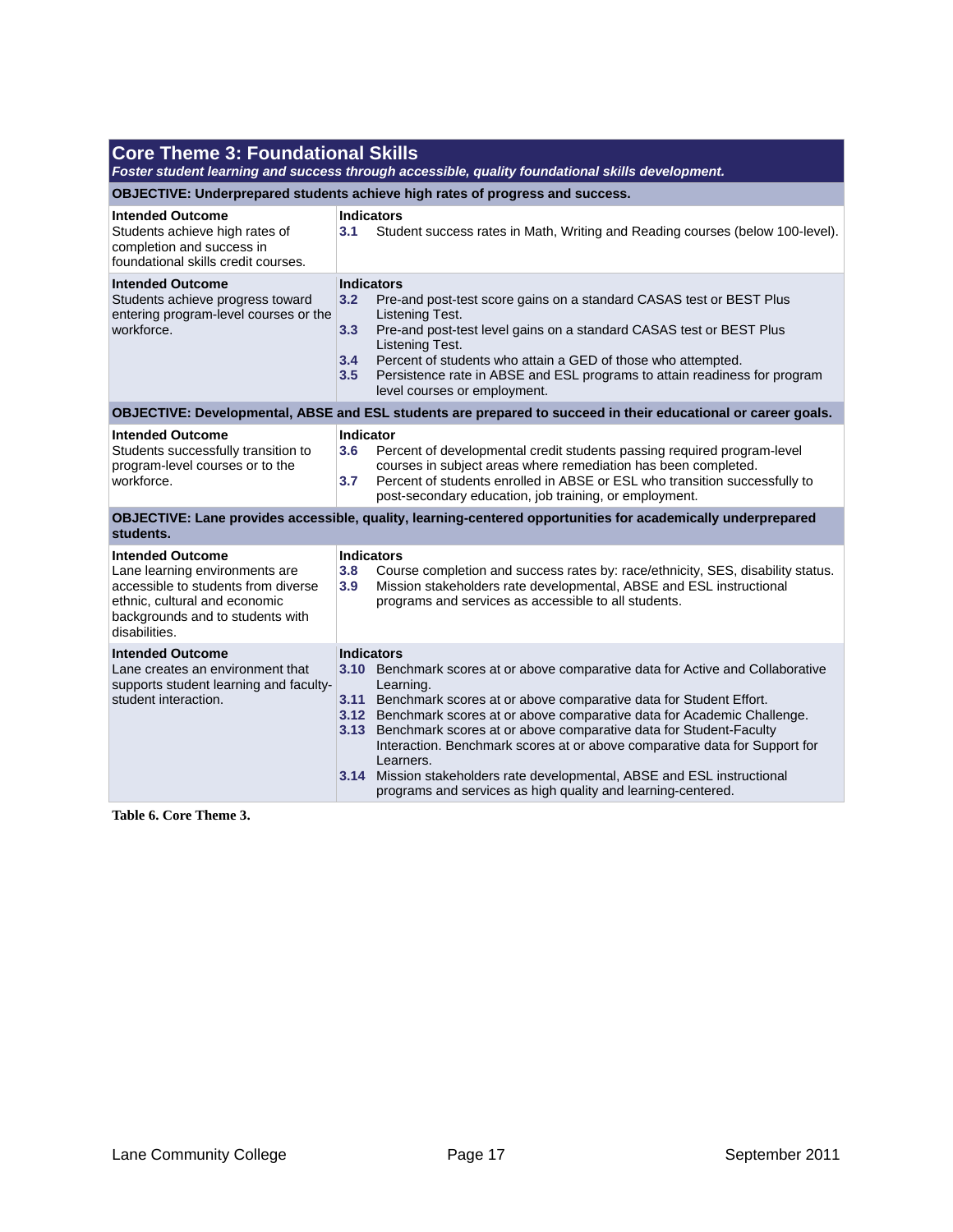## <span id="page-21-0"></span>*Core Theme 4: Lifelong Learning*

#### *Provide accessible, quality lifelong learning experiences for the communities we serve.*

Lane begins its mission statement by stating that it is "the community's college." For more than forty years, Lane has provided lifelong learning opportunities through continuing education and cultural and community service. Continuing Education offers hundreds of noncredit courses each term in career and technical (vocational) training, employment training, computers, consumer/money, art, music, foreign language, home/house/garden, health and health occupations, human development, recreation, outdoor programs, and general interest areas. As noted in the introduction to Core Theme 2, there is some overlap between "lifelong learning" that involves workforce development and participation in WorkSource offerings represented in Core Theme 2, since over the course of their careers community members may partake of various offerings in the course of job skills upgrading and credentialing. The reader may thus find a "complete" picture of workforce development at Lane by looking at relevant outcomes in Core Themes 2 and 4.

In addition to offering courses for lifelong learning, Lane also extends the use of its resources for events of all kinds to the community it serves. Lane's Center for Meeting and Learning, the Performing Arts Center, Fitness Education Center and Health and Wellness Building have served as venues for educational, cultural, conference and culinary events as well as a resource for regional sporting events and improved health and fitness. Lane's public radio station, KLCC, provides original and syndicated programming to listeners throughout the southern Willamette Valley and from the Central Oregon Coast to the towns of Bend and Sisters.

Objectives for the Lifelong Learning core theme reflect Lane's commitment to providing a welcoming environment and extending the vision to "transform lives through learning" to Lane County and beyond. For our educational programs, our outcomes and indicators focus on rates of participation, success, and satisfaction; we also examine criteria that illustrate our good stewardship and value to the community.

Three outcomes measured by eleven indicators provide a portrait of the extent to which Lane is achieving its mission of being "the community's college."

Data sources for assessing achievement of outcomes and objectives for Core Theme 4: Lifelong Learning include Lane's Institutional Research, Survey of Mission Stakeholders survey data; college Unit Plans; Lane Foundation participation data; Satisfaction Surveys from Center for Meeting and Learning; Performance and Event Attendance Data.

*Table 7: Core Theme 4* presents detailed on objectives, outcomes and indicators.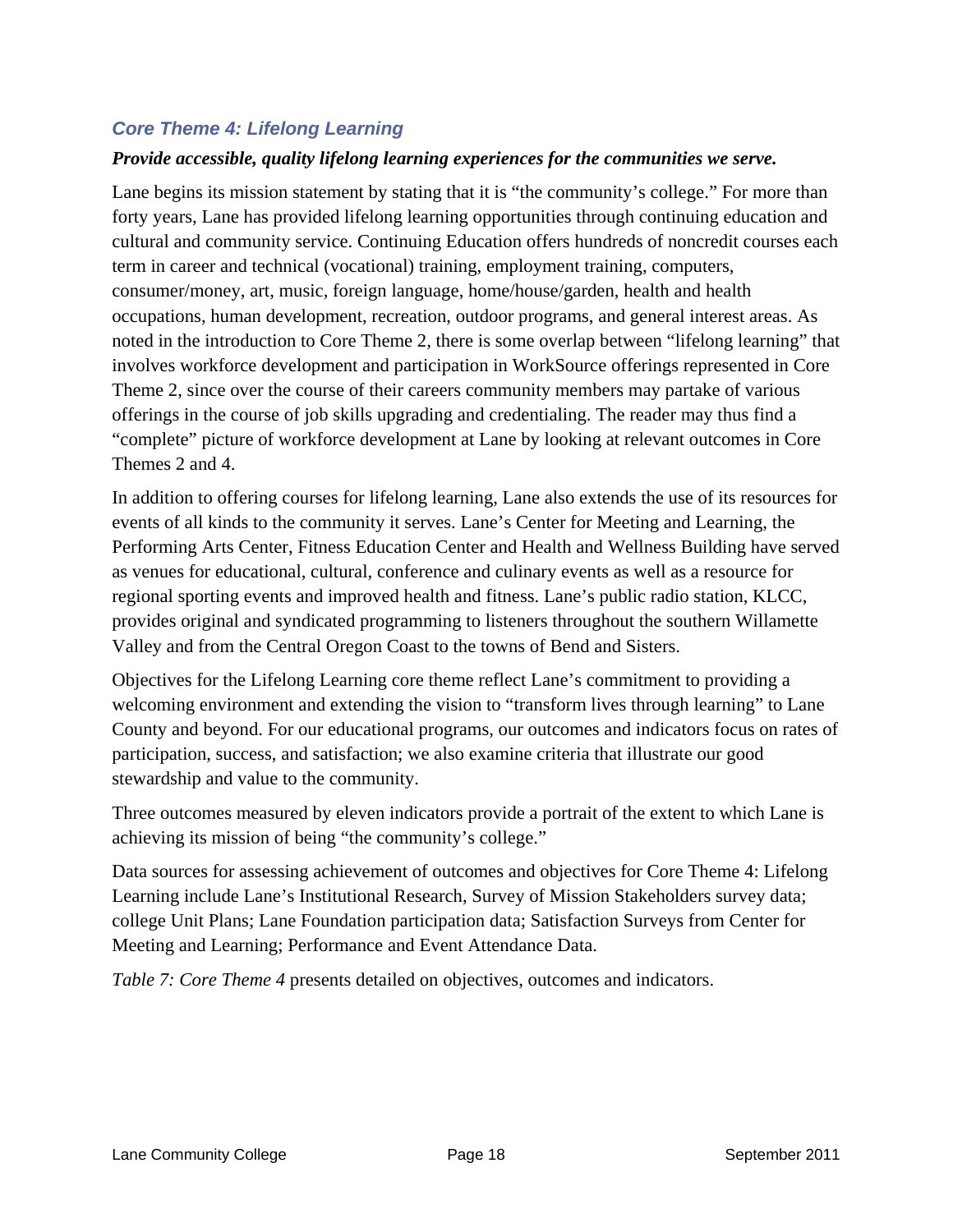#### **Core Theme 4: Lifelong Learning**

*Provide accessible, quality lifelong learning experiences for the community we serve.*

**OBJECTIVE: The community has access to job skills training, professional development, business development services, continuing education courses, cultural events, and other community service programming.**

| <b>Intended Outcome</b><br>Participants gain and enhance new<br>skills, explore new careers, and<br>enhance their sense of community<br>and cultural awareness. | <b>Indicators</b><br>4.1<br>Annual participation rates in continuing education credential programs, job<br>skills courses, customized contract/training, professional development,<br>business development services, other continuing education courses, cultural<br>events, and programming for parents with young children and for seniors.<br>Success rates of participants in continuing education credential programs, job<br>4.2<br>skills courses, customized/contract training programs, business development<br>services, and lifelong learning programming, annually by race/ethnicity, SES,<br>disability status.<br>4.3<br>Satisfaction rates of participants in continuing education credential programs,<br>job skills courses, customized/contract training programs, business<br>development services, and lifelong learning programming, annually by<br>race/ethnicity, SES, disability status. |  |  |  |
|-----------------------------------------------------------------------------------------------------------------------------------------------------------------|------------------------------------------------------------------------------------------------------------------------------------------------------------------------------------------------------------------------------------------------------------------------------------------------------------------------------------------------------------------------------------------------------------------------------------------------------------------------------------------------------------------------------------------------------------------------------------------------------------------------------------------------------------------------------------------------------------------------------------------------------------------------------------------------------------------------------------------------------------------------------------------------------------------|--|--|--|
| OBJECTIVE: Lane is a valued community partner, exemplifying service, stewardship and good citizenship.                                                          |                                                                                                                                                                                                                                                                                                                                                                                                                                                                                                                                                                                                                                                                                                                                                                                                                                                                                                                  |  |  |  |
| <b>Intended Outcome</b><br>Lane provides sustainable<br>resources and services to the<br>community.                                                             | <b>Indicators</b><br>Number of initiatives that exemplify best practices for fiscal and environmental<br>4.4<br>sustainability.<br>4.5<br>Number of partnerships with public and private entities that contribute to long<br>term options and community stability.<br>Number of and participation in events at the Center for Meeting and Learning,<br>4.6<br>the Longhouse, and other Lane venues in support of community needs and<br>interests.<br>Value of new construction, renovations, and other return-on-investment<br>4.7<br>initiatives generated by Lane to benefit the community.                                                                                                                                                                                                                                                                                                                   |  |  |  |
| <b>Intended Outcome</b><br>Lane's community values and<br>supports the work of the college and<br>the success of its students.                                  | <b>Indicators</b><br>Participation rate and growth in value of the Lane Foundation endowment.<br>4.8<br>Participation and contributions to the Lane Foundation annual fundraising<br>4.9<br>events.<br>4.10 Community support for bond initiatives.<br>Community participation in Lane's planning and budgeting, in advisory<br>4.11<br>committees, and in the Board of Education.                                                                                                                                                                                                                                                                                                                                                                                                                                                                                                                               |  |  |  |

**Table 7. Core Theme 4.**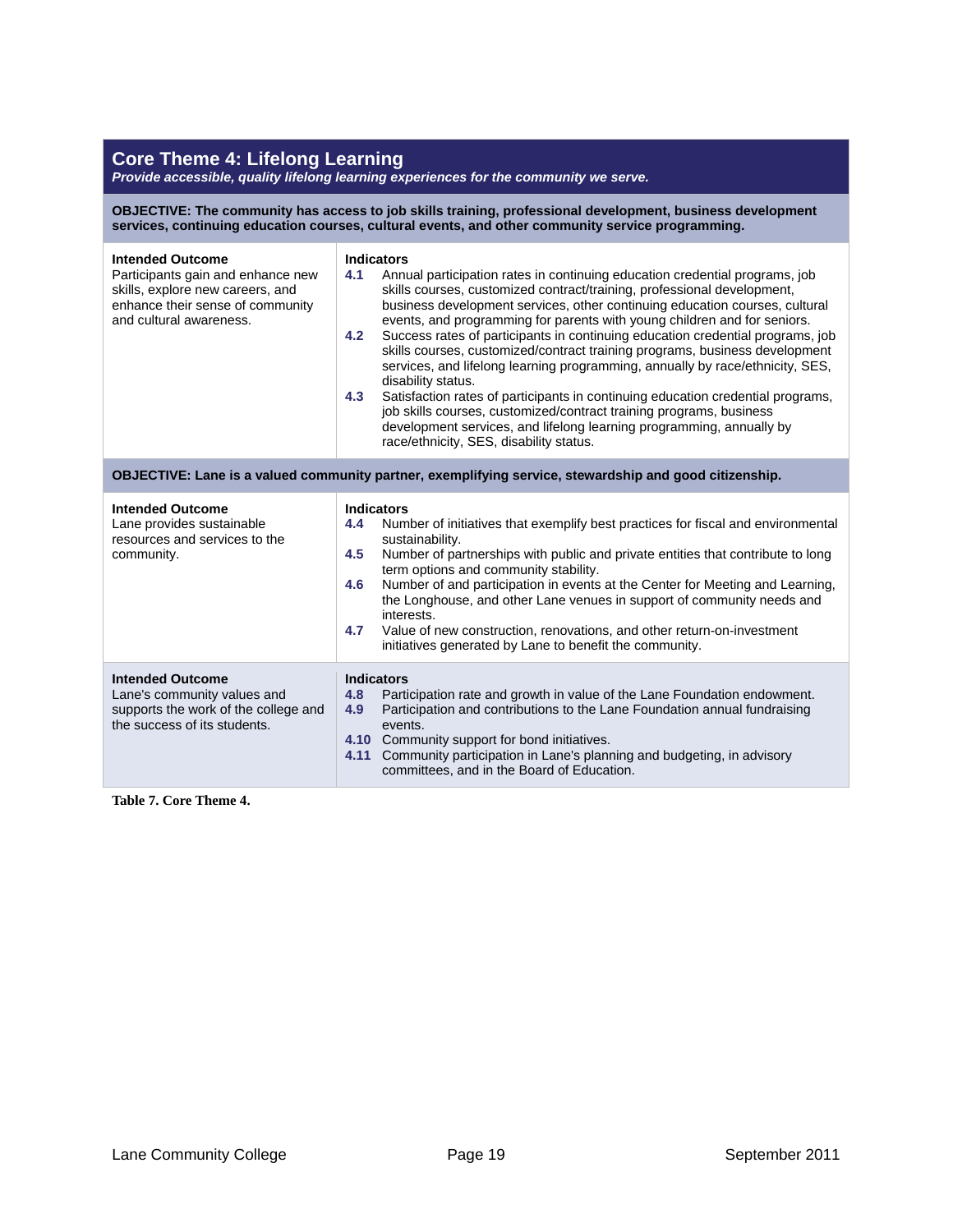## <span id="page-23-0"></span>*Rationale for Measurability of Core Theme Objectives*

College degree and certificate programs and pre-college programs that prepare students for them constitute key elements of Lane's mission. For the core themes of Academic Transfer, Career Technical and Workforce Development, and Foundational Skills, **progression and completion rate** objectives are related to students' movement toward and success in meeting their educational goals, thus contributing to Lane's mission fulfillment. For each of these core themes, a second important objective is students' **performance after completing** programs at Lane. Their success is an important and valid indicator of fulfillment of Lane's mission. Third, **accessible, quality, learning-centered educational opportunities** epitomize the character of Lane's approach. These specific measurable objectives focus on completion and success with valid indicators of persistence, preparation, and achievement of students' goals in educational settings that honor diversity and inclusiveness, as outlined below.

**Milestones** are recognized indicators for tracking the efficacy of Lane's degree programs. Students come to Lane for myriad reasons, and for those who are pursuing degrees, this rate is a valid measure of programs' success.

**Percent of students who achieve core ability outcomes**, general education outcomes and information literacy are valid measures of the quality of student learning experiences. As with breadth and depth of Lane's curriculum, student achievement of core ability outcomes, general education outcomes and information literacy empowers them to become critical thinkers and lifelong learners.

**Grades and GPAs**. When used in conjunction with other measures of achievement such as program outcomes and persistence and completion rates, grades and grade point averages (GPA) provide relevant information about students' achievement of learning outcomes and educational goals. Measurement over time within the institution and with other institutions can also provide context for these indicators.

**Surveys of engagement and satisfaction** (e.g., CCSSE, Lane Follow-Up Studies, and Survey of Mission Stakeholders) are valid measures of high-impact practices that promote successful student learning and retention; opinion and follow-up surveys provide information about the community's benefit from lifelong learning opportunities and cultural events.

**Employer satisfaction data, workforce program data and contract training data** provide valid measures of the utility of Lane's local and regional workforce programs and inform resource allocation decisions for sustainable program offerings.

**Rates of program-related employment upon exit** from Lane measures how well Lane prepares students for relevant jobs.

**Participation rates for curricular co-curricular activities** and other events provide measures of relevance and utility of programs to diverse populations and community involvement in the cultural offerings of the college.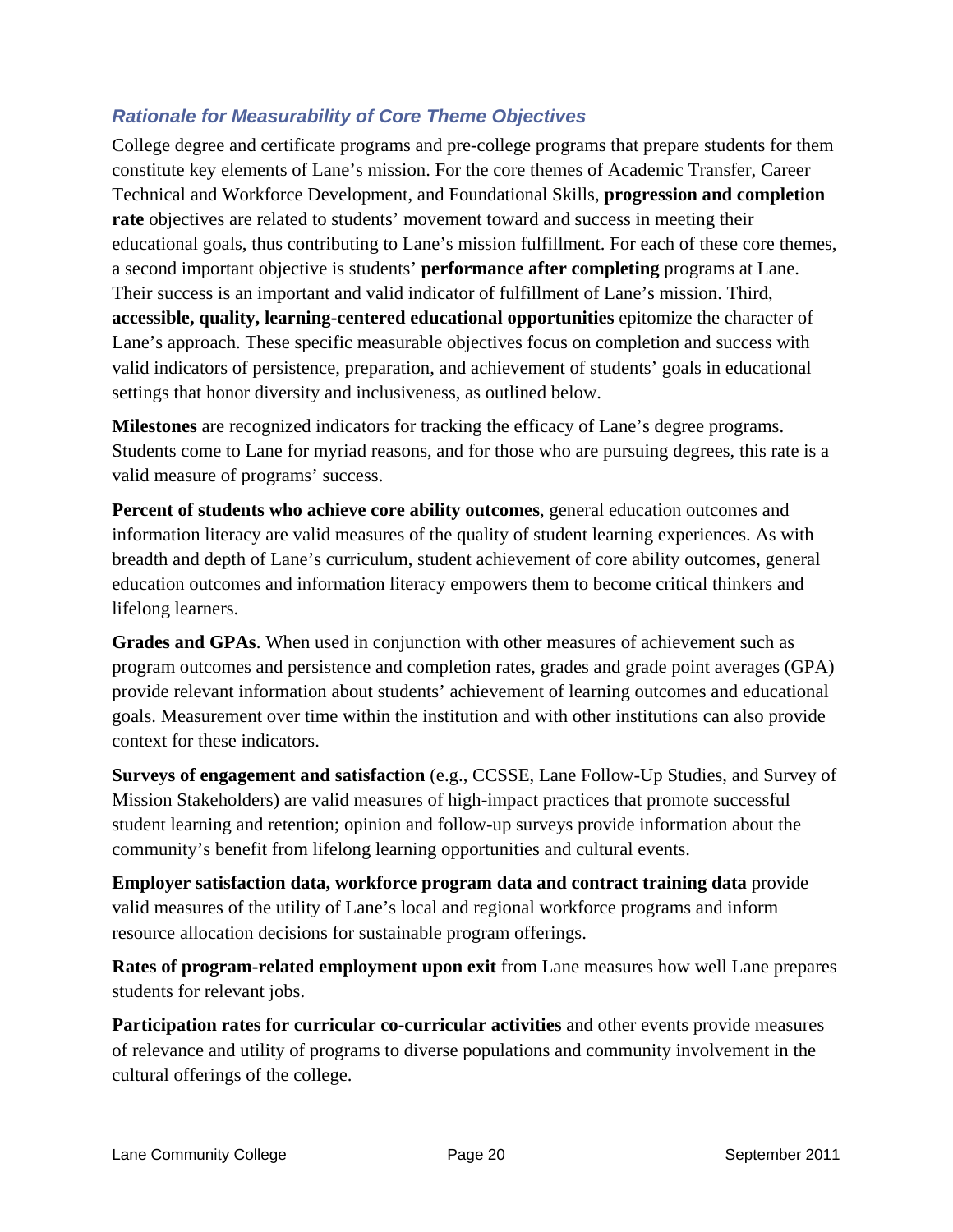**Breadth and depth of curricular and co-curricular offerings** is a valid measure of program quality. Lane's definition of "quality" is guided by the American Association of Colleges and Universities' statement in ["The Quality Imperative"](http://www.aacu.org/about/statements/documents/Quality_Imperative_2010.pdf) (2010) in which the authors argue for an "inclusive excellence" whereby students learn "essential learning outcomes": knowledge of human cultures and the physical and natural world; intellectual and practical skills including critical thinking skills, quantitative and information literacies, problem-solving abilities, among others; personal and social responsibility; and integrative and applied learning. Lane's liberal education model, involving all degree-seeking students' development of these outcomes through engagement with a broad curriculum, provides one key definition of quality.

**Pre- and post-test score gains** on standardized tests provide an indicator of learning gains.

**Number of initiatives that exemplify best practices** provide a comparative indicator of nationally recognized practices contributing to fiscal and environmental sustainability.

**Partnerships with private and public entities** signal Lane's responsiveness to fiscal realities and also the extent to which such entities value the college as a community partner.

**Return on investment initiatives** provide a measure of Lane's stewardship of its resources.

**Growth, value and participation in the Lane Foundation** reflect the willingness of community members to provide financial support, reflecting the value they place on continued fulfillment of the college's mission.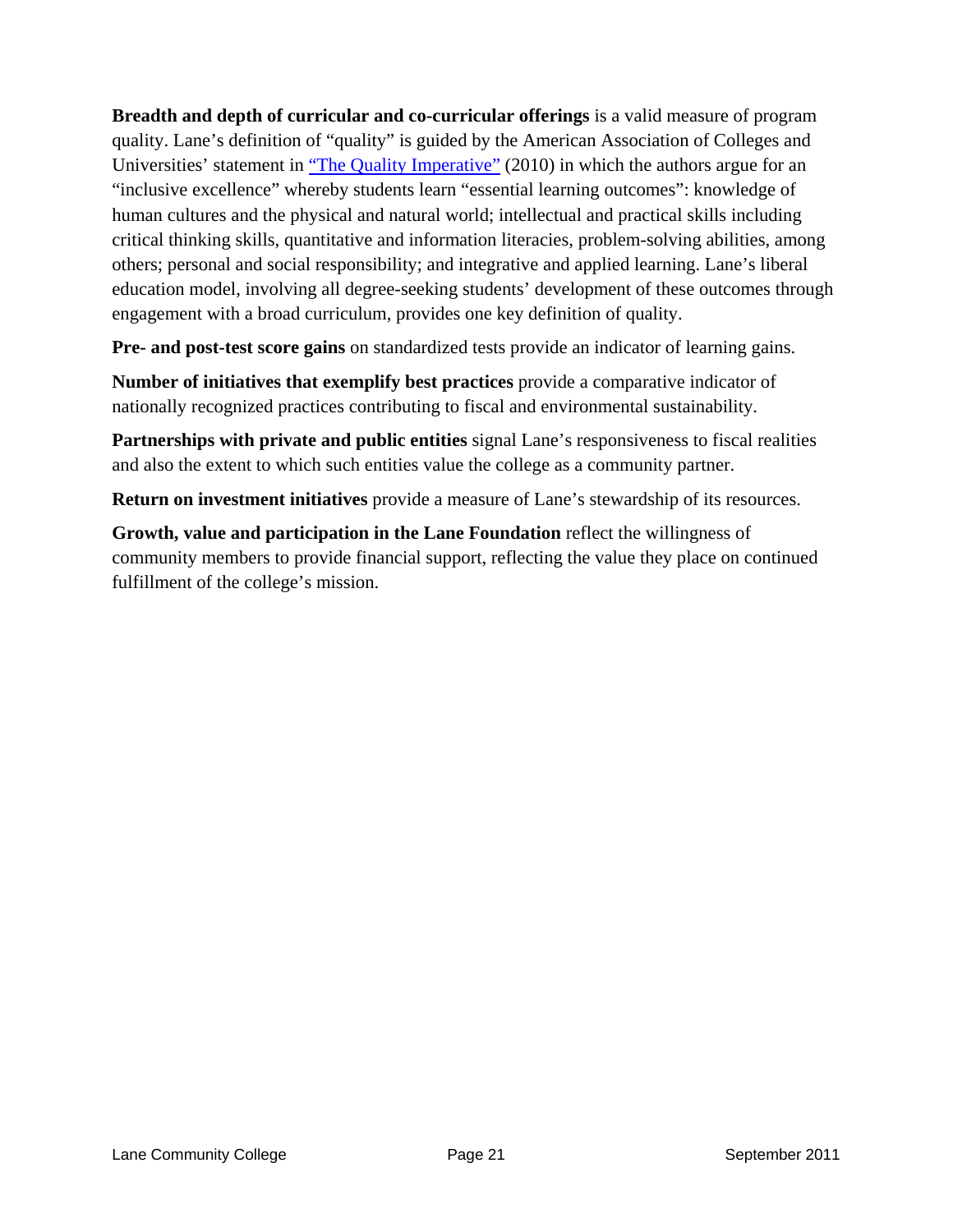# <span id="page-25-0"></span>**Conclusion**

Lane's Year One Self-Evaluation Report articulates its core themes, guided by Lane's comprehensive mission. Lane plans a method for analysis of the extent to which Lane achieves each of its core theme objectives and a framework for synthesis and self-evaluation of overall mission fulfillment.

Lane has been developing its culture of evidence and outcomes assessment for more than a decade, now, and its recent participation in statewide and national initiatives to improve student learning and success create the infrastructure for the data analysis and synthesis developed here for NWCCU reporting.

Lane's core themes explicitly name the major areas of the college's responsibility and also delineate the character and quality of Lane's offerings through subheadings or "glosses" that define each theme. Lane's core themes thus individually manifest and collectively encompass its mission. By identifying major objectives for each core theme and the outcomes Lane expects to see as evidence of their achievement, Lane has developed a rigorous framework for selfevaluation. The indicators are varied and cumulatively provide an illuminating snapshot of mission fulfillment as newly set forth by the Commission. This snapshot incorporates indirect and direct indicators of outcome achievement for objectives. Lane uses quantitative data such as enrollment figures and completion rates as well as qualitative data such as survey and opinion data; course-level, sequence-level and program-level assessment data will continue to be used for analysis of the quality of students' learning.

The Commission's self-evaluation process provides one of several interlocking self-assessments that the college will be engaging with in upcoming years. While the core themes and objectives outlined in this Year One Report will most likely remain throughout Lane's self-evaluation process, it is likely that Lane's outcomes and indicators will continue to evolve as data systems and capacities are developed. As described in the Preface of this report, the college has undertaken multiple ongoing initiatives that will help us to know Lane's students and to foster their learning and success.